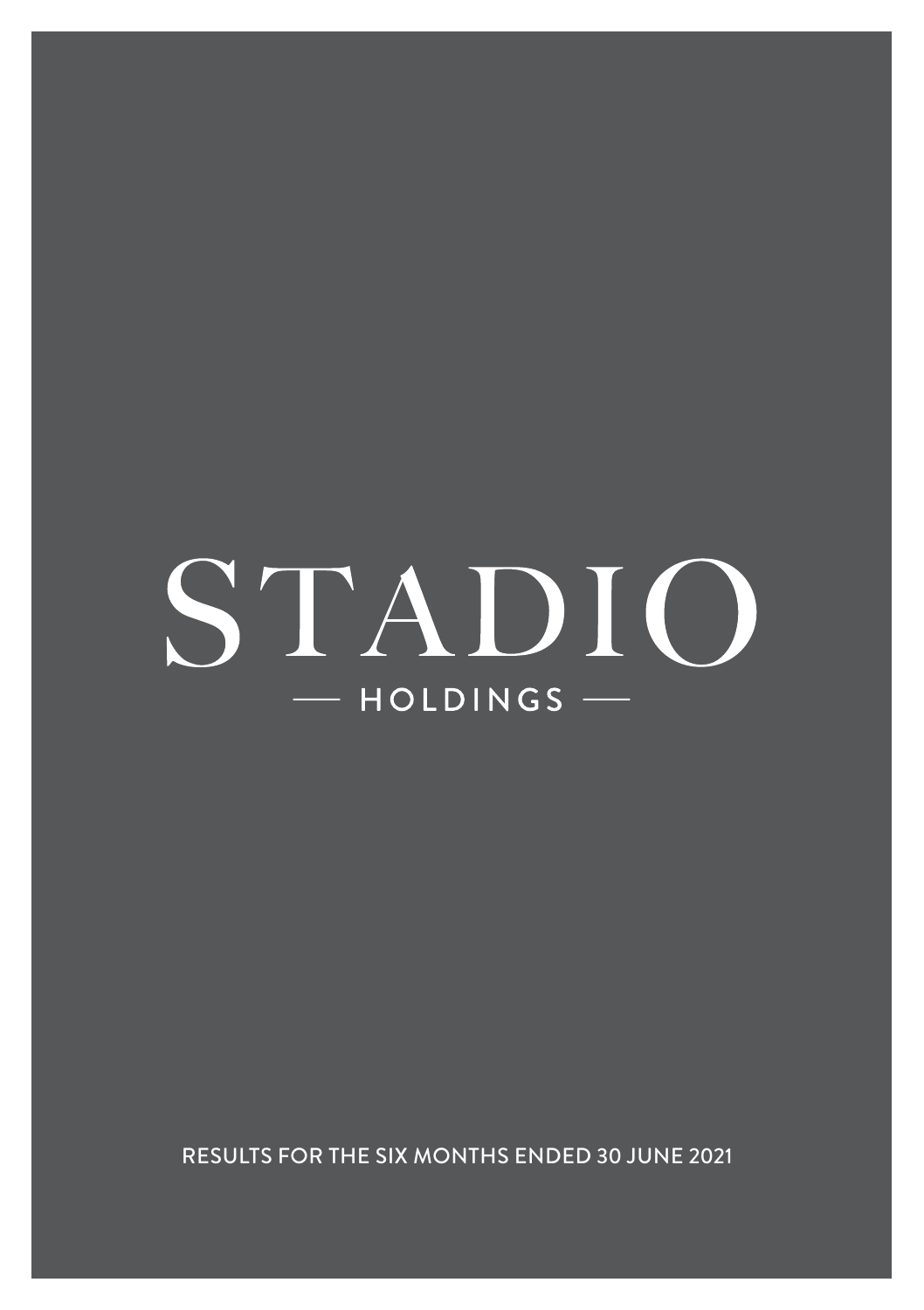### PRESENTING

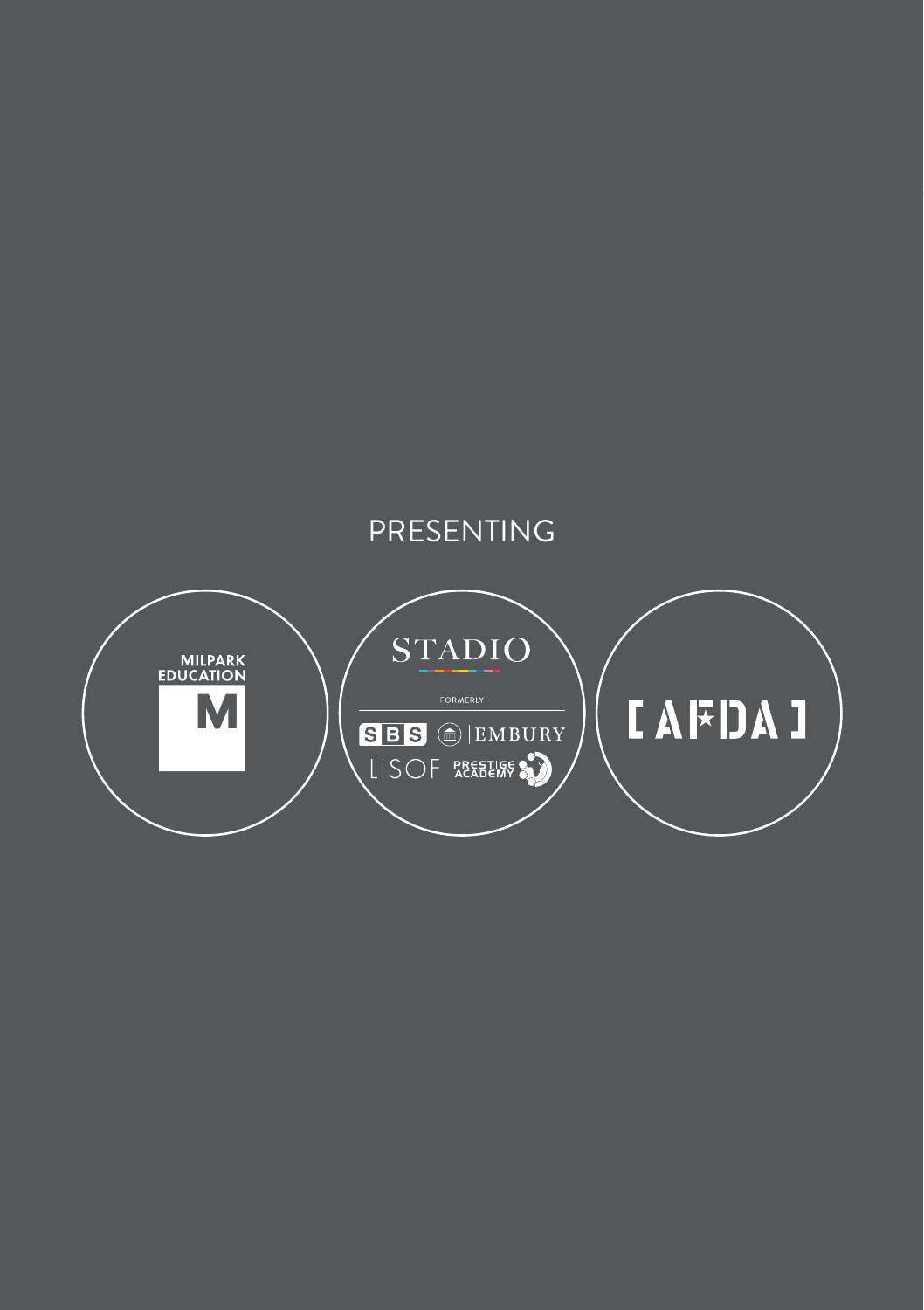# HIGHLIGHTS

**REVENUE** R548 million R468 million  $\bigcirc$  17%

STUDENT NUMBERS 34 494 31 053  $($ 11%

EBITDA<sup>1</sup> R161 million R46 million  $\circ$  >100%

Adjusted EBITDA<sup>2</sup> R161 million R120 million 34%

Core HE<sup>3</sup> R82 million R57 million  $$44%$ 

Core HEPS<sup>3</sup> 9.7 cps 6.9 cps 41%

STADIO PARTNERS WITH CAPITEC ON CREDIT-FOR-EDUCATION **PRODUCT** 

STADIO **CENTURION COMPLETED OPENING** 2022

Earnings before interest, taxation, depreciation and amortisation (EBITDA)<br>Adjusted EBITDA excludes the fair value adjustment in respect of the CA Connect acquisition<br>Core headline earnings (HE) and core headline earnings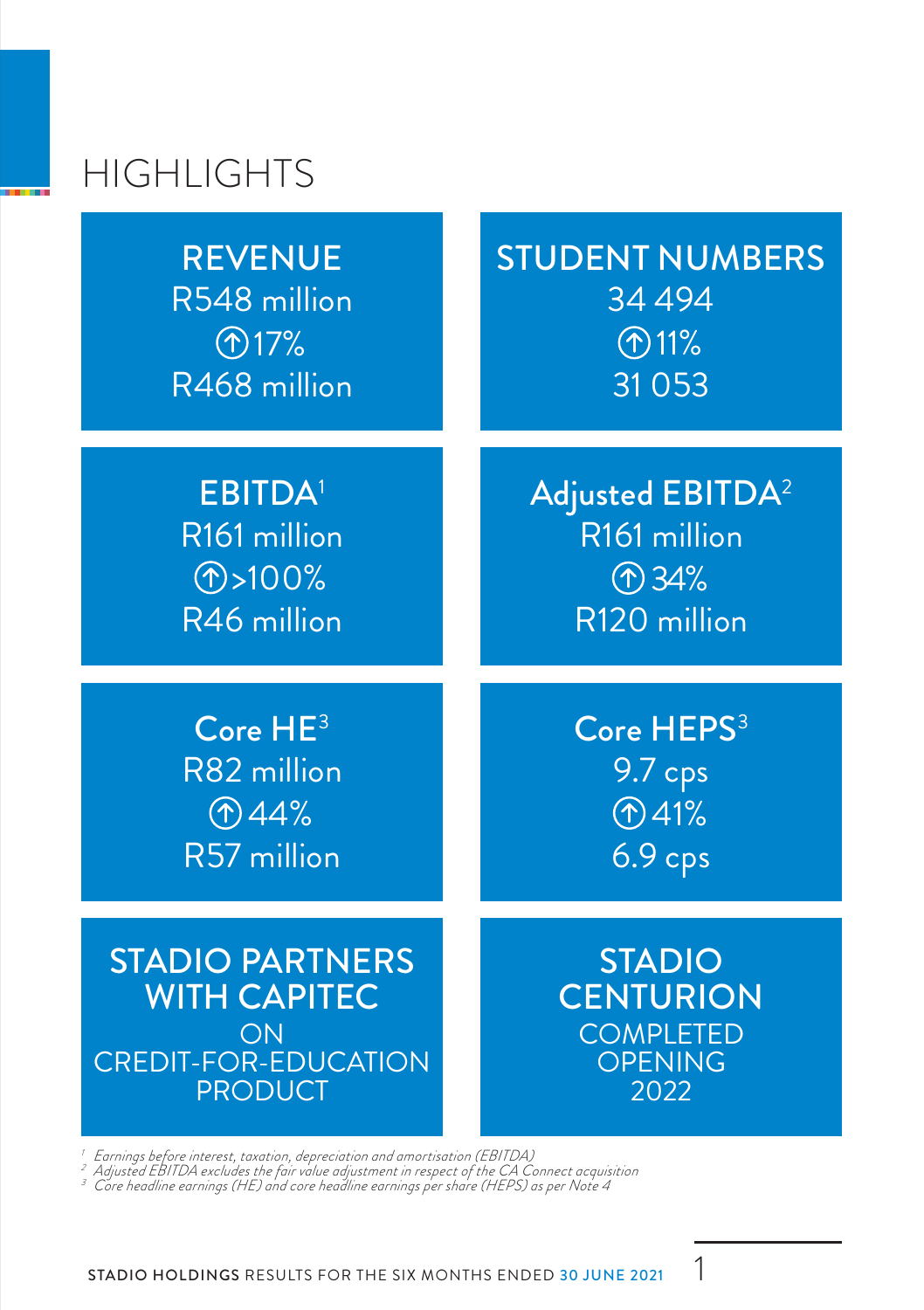# OTHER STATISTICS

All information presented below represents the information of the underlying registered higher education institutions (HEI) owned by STADIO Holdings and its subsidiaries (the Group), presented per mode of delivery offered by the Group.

#### STUDENT NUMBERS

|                               | Semester One - Unaudited |                |                |                |                |                                 |                                                  |
|-------------------------------|--------------------------|----------------|----------------|----------------|----------------|---------------------------------|--------------------------------------------------|
|                               | 2017<br>30 Jun           | 2018<br>30 Jun | 2019<br>30 Jun | 2020<br>30 Jun | 2021<br>30 Jun | Year-<br>on-year<br>growth<br>% | $4$ -year<br>CAGR <sup>2</sup><br>growth<br>$\%$ |
| Modes of learning<br>delivery |                          |                |                |                |                |                                 |                                                  |
| Contact learning              | 4755                     | 5402           | 6081           | 6269           | 5921           | (6%)                            | 6%                                               |
| Distance learning             | 18 9 97                  | 20 9 32        | 22199          | 24784          | 28 573         | 15%                             | 11%                                              |
|                               | 23752                    | 26 3 34        | 28 2 8 0       | 31053          | 34 4 94        | 11%                             | 10%                                              |
| Made up as follows:           |                          |                |                |                |                |                                 |                                                  |
| % Contact learning            | 20%                      | 21%            | 22%            | 20%            | 17%            |                                 |                                                  |
| % Distance learning           | 80%                      | 79%            | 78%            | 80%            | 83%            |                                 |                                                  |

*<sup>1</sup> Like-for-like comparison including student numbers of all underlying HEIs as if they had been part of the Group in this period <sup>2</sup> Compounded Annual Growth Rate*

As at August 2021, the Group had 38 101 students (August 2020: 33 586 students) enrolled, with second semester enrolments still in progress.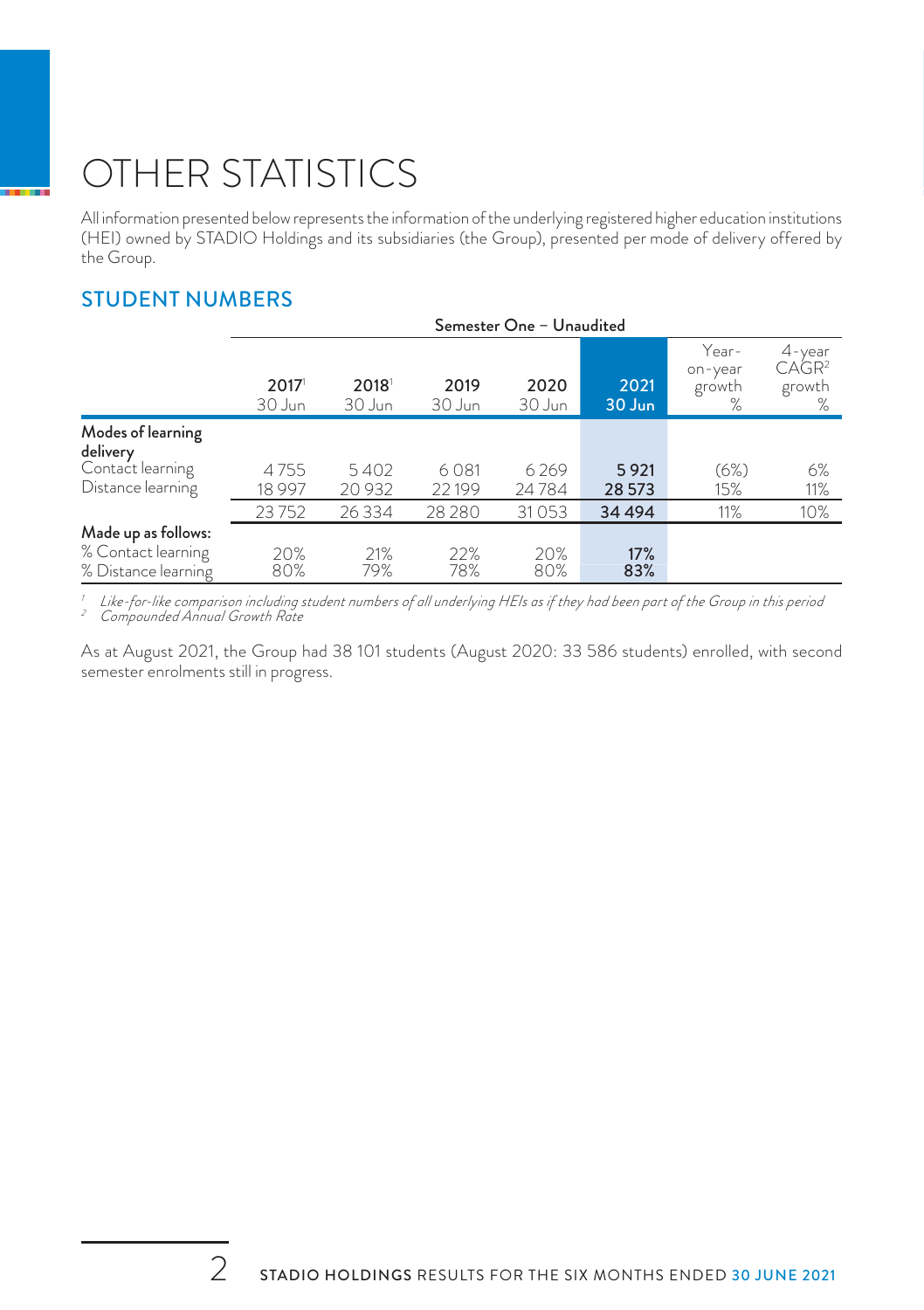# COMMENTARY

#### **OVERVIEW**

STADIO Holdings was established with the purpose of widening access to quality and relevant higher education programmes in southern Africa. STADIO Holdings owns three registered higher education institutions, namely, STADIO Proprietary Limited (STADIO Higher Education), The South African School of Motion Picture Medium and Live Performance Proprietary Limited (AFDA) and Milpark Education Proprietary Limited (Milpark), offering both undergraduate and postgraduate programmes on the contact and distance learning modes of delivery.

#### *CORPORATE ACTIVITIES DURING 2021*

The Group engaged in the following notable corporate activities during the six-month period ended 30 June 2021:

- Effective 1 January 2021, the Group, through STADIO Higher Education, acquired the remaining 26% equity interest in STADIO Namibia Proprietary Limited (previously Southern Business School of Namibia Proprietary Limited) (STADIO Namibia);
- In February 2021, the Group took transfer of land earmarked for development of a STADIO mega-campus in Durbanville (STADIO Durbanville), in the Western Cape, with an anticipated opening date of January 2024;
- Effective 8 June 2021, the Group, through Milpark, concluded the early settlement agreement in respect of the acquisition of the CA Connect business. This resulted in the Group settling R48 million in cash and R20 million through the issue of STADIO Holdings shares to the CA Connect shareholders in June 2021. The final tranche of the CA Connect settlement will be concluded in April 2022 through the payment of R33 million in cash and R100 million through the issue of Milpark shares. Post the conclusion of the transaction the CA Connect shareholders will own 18.7% of Milpark. The total purchase consideration (including amounts settled to date) will equal an amount of R258 million. This early settlement will align the focus of the CA Connect management team to pursue growth opportunities beyond the successful Postgraduate Diploma in Accounting programmes and to retain the knowledge and skill of the CA Connect management team within the wider Milpark business; and
- During June 2021, the Group completed the construction of Phase I of STADIO Centurion, the Group's first mega-campus in Gauteng. The campus will open for new students in 2022.

#### REVIEW OF RESULTS

Notwithstanding the challenging economic environment, and the continuing impact of the COVID-19 pandemic, the Board is pleased to report the Group's results for the six-month period ended 30 June 2021 (the Financial Results).

At 30 June 2021, the Group increased semester one student enrolments by 11% to 34 494 students (June 2020: 31 053). Over the same period, semester one distance learning students grew by 15% to 28 573 students (June 2020: 24 784), and contact learning students declined by 6% to 5 921 students (June 2020: 6 269).

Distance learning student numbers reflected good overall growth, with online professional qualifications showing significant growth in enrolments over the period.

The decline in contact learning students is mainly due to students delaying or deferring studies given the uncertainties of COVID-19. Furthermore, regulatory delays in accrediting programmes and site extensions impacted the Group's growth plans for many of its contact learning sites. The Group believes that the contact learning student numbers will recover once normalcy and stability return to campuses going forward and once regulatory approvals are finalised.

Over the six-month period to 30 June 2021 revenue grew by 17% to R548 million (June 2020: R468 million).

EBITDA grew by more than 100% to R161 million (June 2020: R46 million). The large increase is primarily due to organic growth and the material impact of the fair value adjustment of R74 million, in respect of the CA Connect acquisition, which impacted the prior year EBITDA.

Excluding the impact of the fair value adjustment in the prior year, the Group grew EBITDA by 34% over the reporting period to R161 million (June 2020: R120 million) largely as a result of organic growth in the underlying businesses.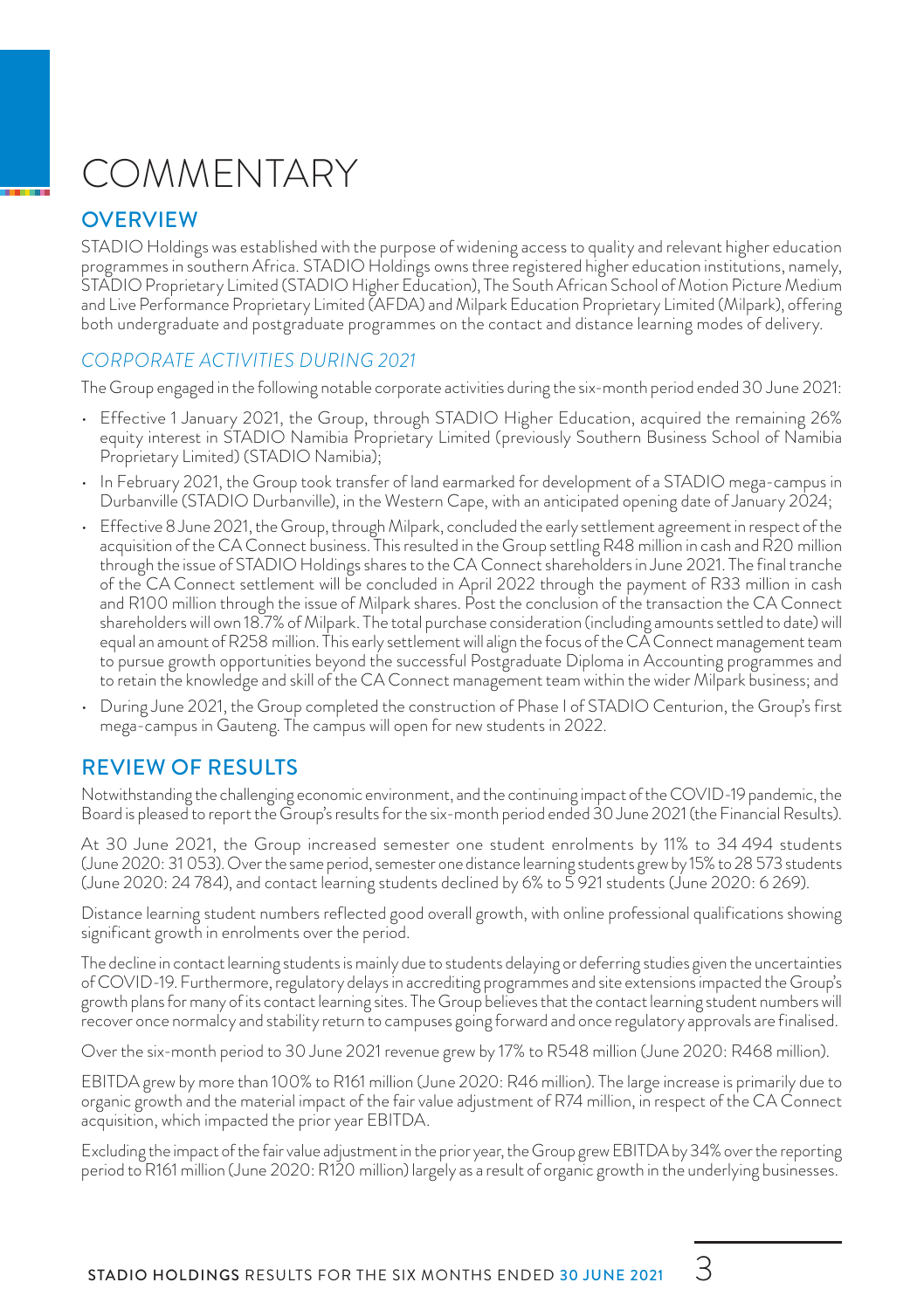# COMMENTARY (CONTINUED)

The loss allowance declined from 8.5% to 6.0% of revenue. The decline takes into account the impacts of both COVID-19 and the better-than-expected collections in 2021. The growth in the debtors book at 30 June 2021 is also attributable to the later start of the academic year resulting in students settling semester one fees post 30 June 2021. Receipts post 30 June 2021 through to August 2021 has seen a significant reduction in the semester one debtors book at 30 June 2021.

For the six-month period ended 30 June 2021, the Group reported a profit after taxation of R85 million (June 2020: loss after taxation of (R78 million), earnings per share (EPS) of 9.6 cps (June 2020: loss per share (LPS) of (8.7 cps)), and headline earnings per share (HEPS) of 9.4 cps (June 2020: headline loss per share (HLPS) of (1.5 cps)). The large increase in profit after taxation, EPS and HEPS for the six-month period to 30 June 2021 was primarily due to organic growth and the significant once-off adjustments in the prior year. These adjustments included:

- The fair value adjustment of R74 million relating to the CA Connect acquisition (impacting LPS and headline loss per share (HLPS)); and
- The R60 million once-off, non-cash accounting impairment of trademarks of the underlying brands (excluding Milpark) following the migration of the various brands to STADIO Higher Education (impacting LPS).

At 30 June 2020, the Board had taken the decision to migrate AFDA, together with LISOF Proprietary Limited (LISOF), Southern Business School Proprietary Limited (SBS) and Prestige Academy Proprietary Limited (Prestige) to STADIO Higher Education. As a result, at 30 June 2020, the Group raised an impairment of R20 million relating the AFDA trademark. In November 2020, the Board having regard to the strength of the AFDA brand as well as the high fee niche offering, resolved to exclude AFDA from the business transfer to STADIO Higher Education and as such reversed the impairment related to the AFDA trademark. Refer to Note 6 for further details.

The Group utilises core headline earnings to measure and benchmark the underlying performance of the business. Core HEPS reflects HEPS adjusted for certain items that, in the Board's view, may distort the financial results from year-to-year, giving shareholders a more consistent reflection of the underlying financial performance of the Group. These core adjustments include once-off acquisition related costs, amortisation costs associated with client lists acquired and costs relating to contingent consideration payable in respect of acquisitions. Accordingly, for the six-month period ended 30 June 2021, Core HEPS grew by 41% to 9.7 cps (June 2020: 6.9 cps). The overall growth in Core HEPS is due to the underlying organic growth in EBITDA, as well as additional cost savings due to the protracted lockdowns through the six months to 30 June 2021. Whilst certain savings have been achieved in semester one, we expect an increase in costs in the second semester from July to December 2021 assuming that campuses return to some level of normalcy in the latter half of the year. Over and above this, academic costs are generally higher in the second semester for the various programmes offered.

The Group generated R187 million cash from operations for the six-month period (refer to Note 11). Included in the working capital trade and payables movement is R33 million of the cash-settled portion of the CA Connect early settlement agreement settled by STADIO Holdings. The remaining R15 million of the R48 million cash-settled portion was paid by the non-controlling shareholder of Milpark.

For the six-month period ended 30 June 2021, the Group invested R41 million into the completion of the STADIO Centurion campus (refer to Note 5). The Group invested a further R71 million for the transfer of and for development contributionsrelated to the STADIO Durbanville land. A further R23 million was invested across the Group on existing facilities and moveable assets.

At 30 June 2021, the Group had drawn down on R55 million of debt funding and had access to a revolving credit facility of R145 million (refer to Note 9). The Group has adequate cash resources on hand and access to a debt facility to be able to meet its cash obligations due within 12 months. At 30 June 2021, the current liabilities of the Group exceeded the current assets by R142 million. It is noted that the current portion of the contingent consideration liability, currently included in current liabilities, will be settled partly in cash (R33 million) and through the issue of Milpark shares (R100 million) during April 2022. Furthermore, the contract liabilities of R196 million will be settled through the rendering of educational services. On adjusting for the impact of the non-cash settled current portion of the contingent consideration liability and the contract liabilities, current assets will exceed current liabilities.

The Group is in a strong cash position with a cash balance of R111 million as at 30 June 2021.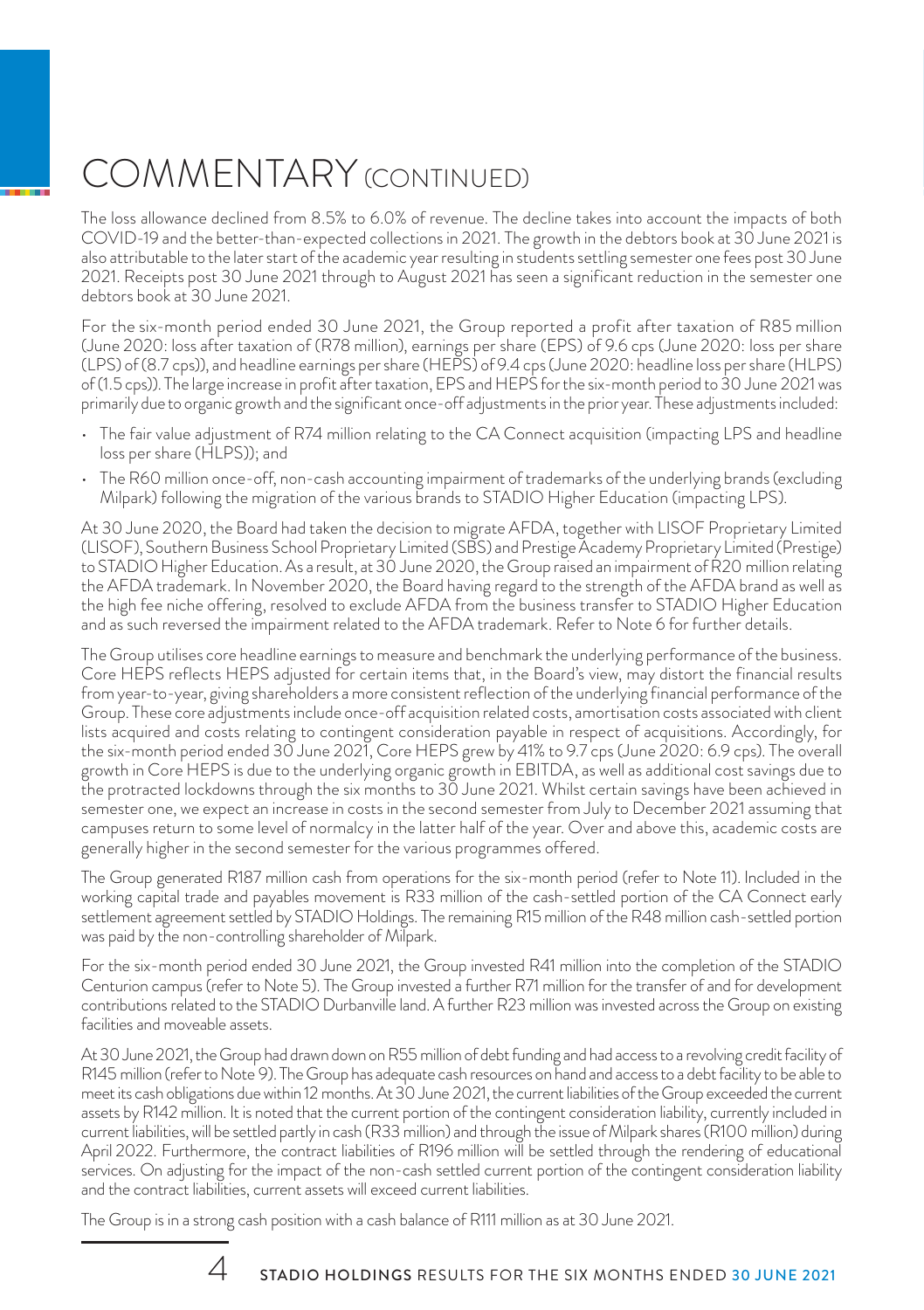#### DIVIDEND

No Group dividend was declared for the six months ended 30 June 2021 (30 June 2020: Rnil).

#### **PROSPECTS**

South Africa is battling the devastating effects of both the COVID-19 pandemic as well as the mass riots and looting in July 2021. The Board recognises that both COVID-19 and the civil unrest will have lasting negative consequences on an already fragile South African economy. As such, the Group continues to manage the impacts of this by focusing on and prioritising the health and safety of all staff and students, ensuring the continuation of the academic programme, without compromise to the academic quality of its programmes, and maintaining the financial health of the business.

Higher education forms a fundamental pillar of social and economic empowerment that will be used as a catalyst to promote growth in the country. It is for this reason that the Board believes that the STADIO Group is well positioned to meet the growing demands of the country's higher education needs and in doing so, will contribute to long term growth in the economy.

The Board is of the view that the Group has adequate cash resources and debt facilities to be able to navigate the effects of the COVID-19 pandemic on the business as well as to fund its current known growth projects.

On behalf of the Board,

31 August 2021

Dr TV Maphai Mr CPD Vorster *Chairperson Chief Executive Officer*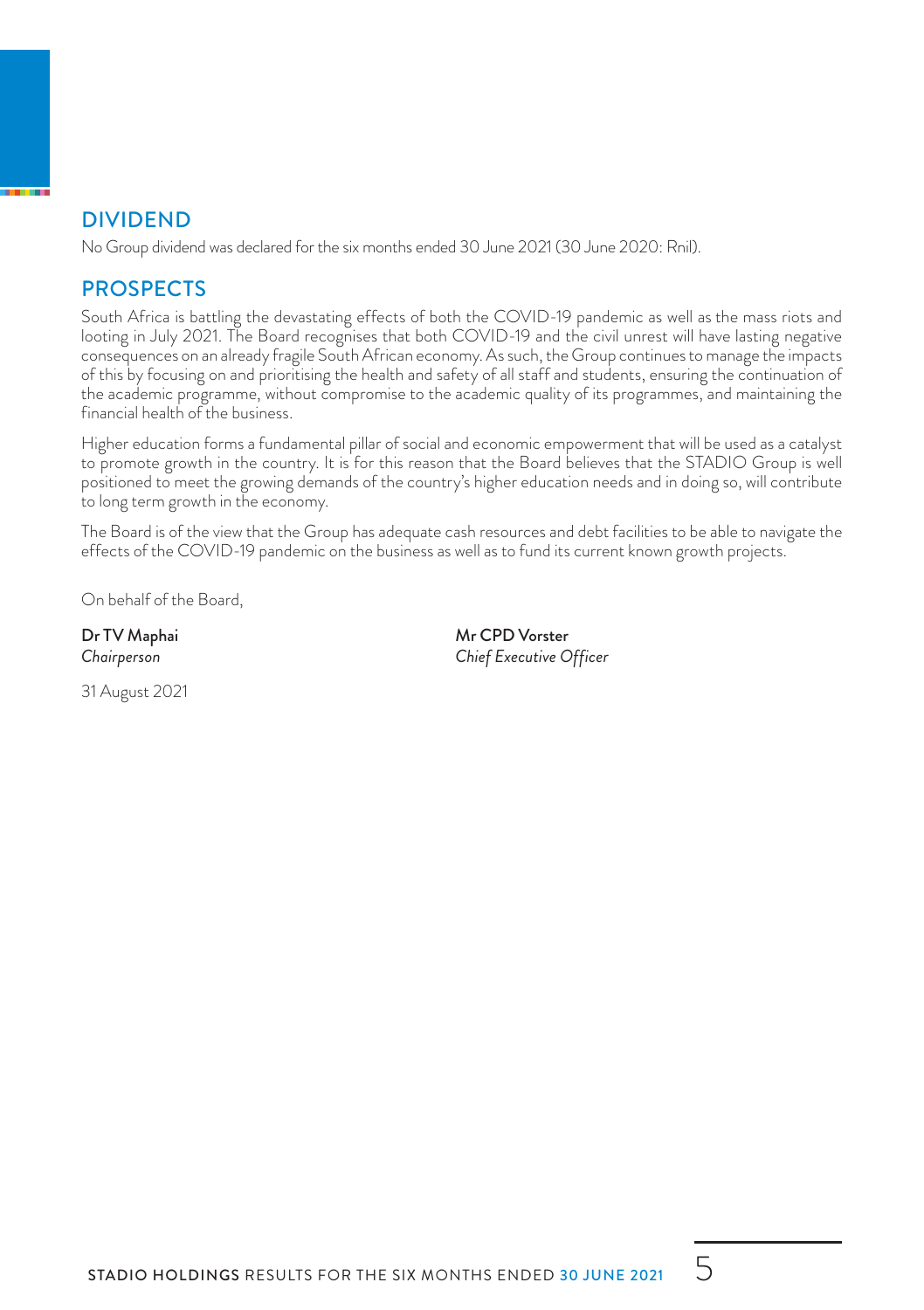### CONDENSED CONSOLIDATED STATEMENT OF COMPREHENSIVE INCOME

#### FOR THE SIX MONTHS ENDED 30 JUNE 2021

|                                                         | Year-on-<br>year<br>change<br>℅ | 2021<br>30 Jun<br><b>Unaudited</b><br><b>R'000</b> | Restated<br>2020<br>30 Jun<br>Unaudited $1,2$<br>R'000 | 2020<br>31 Dec<br>Audited<br>R'000 |
|---------------------------------------------------------|---------------------------------|----------------------------------------------------|--------------------------------------------------------|------------------------------------|
| Revenue                                                 | 17%                             | 547931                                             | 468 241                                                | 932 944                            |
| Other income                                            | (6%)                            | 3 611                                              | 3827                                                   | 3570                               |
| Loss allowance                                          | (18%)                           | (32741)                                            | (39934)                                                | (80485)                            |
| Fair value losses on financial instruments <sup>1</sup> | (99%)                           | (575)                                              | (73935)                                                | (207 209)                          |
| Operating expenses                                      | 15%                             | (357683)                                           | (312 250)                                              | (602 994)                          |
| Earnings before interest, taxation,                     |                                 |                                                    |                                                        |                                    |
| depreciation and amortisation (EBITDA)                  | >100%                           | 160 543                                            | 45 949                                                 | 45826                              |
| Depreciation and amortisation                           | (2%)                            | (32383)                                            | (33107)                                                | (64579)                            |
| Impairment on intangible assets                         | (5100%)                         |                                                    | (59875)                                                | (51216)                            |
| Earnings/(loss) before interest and taxation            |                                 |                                                    |                                                        |                                    |
| (EBIT)                                                  | >100%                           | 128 160                                            | (47033)                                                | (69969)                            |
| Investment income                                       | (19%)                           | 5 2 5 8                                            | 6 472                                                  | 11841                              |
| Finance cost                                            | (3%)                            | (10 744)                                           | (11033)                                                | (20502)                            |
| Profit/(loss) before taxation                           | >100%                           | 122 674                                            | (51594)                                                | (78630)                            |
| Taxation                                                | 44%                             | (38169)                                            | (26488)                                                | (59730)                            |
| Profit/(loss) for the period                            | >100%                           | 84 505                                             | (78082)                                                | (138360)                           |
| Attributable to:                                        |                                 |                                                    |                                                        |                                    |
| Owners of the parent                                    | >100%                           | 80 644                                             | (70953)                                                | (119751)                           |
| Non-controlling interests                               | >100%                           | 3861                                               | (7129)                                                 | (18609)                            |
| Total comprehensive income/(loss) for the               |                                 |                                                    |                                                        |                                    |
| period                                                  | >100%                           | 84 505                                             | (78 082)                                               | (138360)                           |
| Headline earnings/(loss) (Note 3)                       | >100%                           | 79 206                                             | (12464)                                                | (69985)                            |
| Core headline earnings (Note 4)                         | 44%                             | 81695                                              | 56758                                                  | 117 399                            |
|                                                         |                                 | Cents                                              | Cents                                                  | Cents                              |
| Earnings/(loss) per share                               |                                 |                                                    |                                                        |                                    |
| – Basic                                                 | >100%                           | 9.6                                                | (8.7)                                                  | (14.5)                             |
| $-$ Diluted <sup>2</sup>                                | >100%                           | 9.4                                                | (8.7)                                                  | (14.5)                             |
| Headline earnings/(loss) per share                      |                                 |                                                    |                                                        |                                    |
| – Basic                                                 | >100%                           | 9.4                                                | (1.5)                                                  | (8.5)                              |
| $-$ Diluted <sup>2</sup>                                | >100%                           | 9.2                                                | (1.5)                                                  | (8.5)                              |
| Core headline earnings per share (Core HEPS)<br>- Basic |                                 |                                                    |                                                        |                                    |
| - Diluted <sup>2</sup>                                  | 41%<br>41%                      | 9.7<br>9.5                                         | 6.9<br>6.7                                             | 14.2<br>12.5                       |
|                                                         |                                 |                                                    |                                                        |                                    |
|                                                         |                                 | Million                                            | Million                                                | Million                            |
| Number of shares in issue                               |                                 |                                                    |                                                        |                                    |
| - Basic                                                 | 4%                              | 848                                                | 819                                                    | 841                                |
| $-$ Diluted <sup>2</sup>                                | 2%                              | 869                                                | 853                                                    | 957                                |
| Weighted average number of shares in issue<br>– Basic   | 3%                              | 842                                                | 819                                                    | 824                                |
| – Diluted <sup>2</sup>                                  | 1%                              | 862                                                | 852                                                    | 940                                |
|                                                         |                                 |                                                    |                                                        |                                    |

The Group has chosen to present the foir value losses on financial instruments separately due to it being a material item for the 2020 financial period. The prior year has accordingly been restated to reflect the necessary *The prior year 30 June 2020 diluted loss per share has accordingly been restated.*

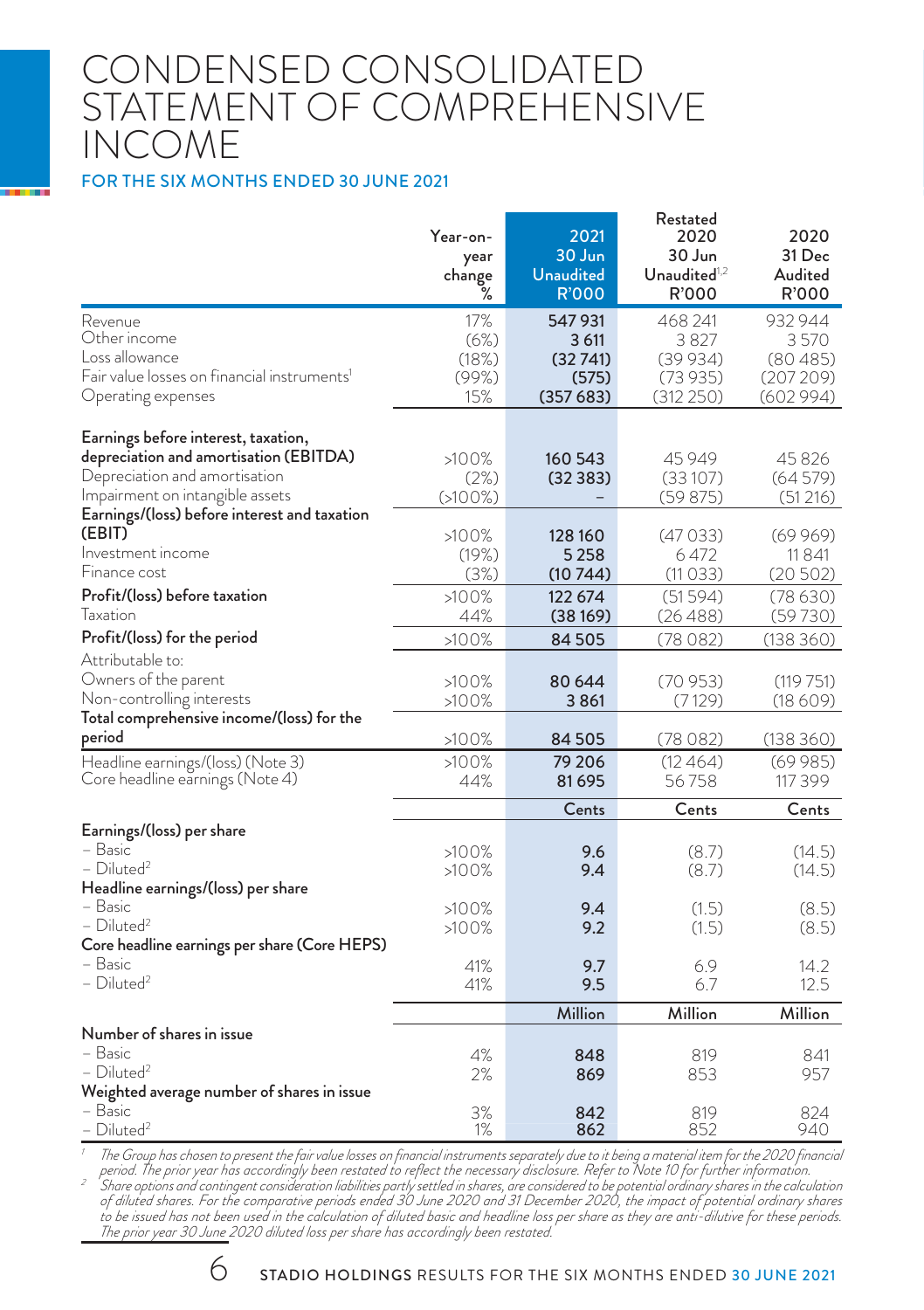### CONDENSED CONSOLIDATED STATEMENT OF FINANCIAL POSITION AS AT 30 JUNE 2021

|                                                                | 2021<br>30 Jun<br>Unaudited<br><b>R'000</b> | 2020<br>30 Jun<br>Unaudited<br>R'000 | 2020<br>31 Dec<br>Audited<br>R'000 |
|----------------------------------------------------------------|---------------------------------------------|--------------------------------------|------------------------------------|
| ASSETS                                                         |                                             |                                      |                                    |
| Non-current assets                                             |                                             |                                      |                                    |
| Property, plant and equipment (Note 5)                         | 841346                                      | 692 260                              | 717120                             |
| Right-of-use assets<br>Goodwill                                | 109 402<br>749 482                          | 87533<br>749482                      | 95996<br>749482                    |
| Intangible assets (Note 6)                                     | 161 092                                     | 158 678                              | 168 967                            |
| Trade and other receivables (Note 7)                           | 17770                                       | 18 516                               | 17 25 4                            |
| Other financial assets                                         | 1822                                        | 11394                                | 11620                              |
| Deferred tax asset                                             | 131710                                      | 132 084                              | 129534                             |
| Total non-current assets                                       | 2 012 624                                   | 1 849 947                            | 1889 973                           |
| Current assets                                                 |                                             |                                      |                                    |
| Inventories                                                    | 1628                                        | 1922                                 | 1588                               |
| Loans to related parties                                       | 120                                         | 694                                  | 591                                |
| Trade and other receivables (Note 7)<br>Current tax receivable | 176 439                                     | 114 595                              | 106 073                            |
| Cash and cash equivalents                                      | 8564<br>111 213                             | 10430<br>122 533                     | 7107<br>116 803                    |
| Total current assets                                           | 297 964                                     | 250 174                              | 232 162                            |
| <b>Total assets</b>                                            | 2 310 588                                   | 2 100 121                            | 2122135                            |
|                                                                |                                             |                                      |                                    |
| <b>EQUITY</b>                                                  |                                             |                                      |                                    |
| Share capital (Note 8)<br>Other reserves                       | 1617457                                     | 1567065                              | 1597512                            |
| Accumulated loss                                               | 27 544<br>(44 169)                          | 15 2 0 6<br>(76501)                  | 21 159<br>(125299)                 |
| Total equity attributable to equity holders of the Company     | 1600832                                     | 1505770                              | 1493372                            |
| Non-controlling interest                                       | (8 3 4 8 )                                  | (1117)                               | (7381)                             |
| Total equity                                                   | 1592484                                     | 1504653                              | 1485991                            |
| LIABILITIES                                                    |                                             |                                      |                                    |
| Non-current liabilities                                        |                                             |                                      |                                    |
| Borrowings (Note 9)                                            | 55 000                                      |                                      | 45000                              |
| Lease liabilities                                              | 146 206                                     | 131 017                              | 134580                             |
| Deferred tax liability                                         | 76 739                                      | 69793                                | 72 321                             |
| I rade and other payables                                      |                                             | 88 872                               | 132 694                            |
| Total non-current liabilities                                  | 277945                                      | 289 682                              | 384595                             |
| Current liabilities                                            |                                             |                                      |                                    |
| Borrowings (Note 9)                                            |                                             |                                      | 79                                 |
| Lease liabilities                                              | 33 895                                      | 31 674                               | 33 385                             |
| Loans from related parties<br>Irade and other payables         | 96<br>197 248                               | 96<br>77122                          | 96<br>116 303                      |
| Contract liabilities                                           | 195 628                                     | 172 982                              | 88542                              |
| lax payable                                                    | 13 29 2                                     | 23 912                               | 13 14 4                            |
| Total current liabilities                                      | 440 159                                     | 305786                               | 251549                             |
| <b>Total liabilities</b>                                       | 718 104                                     | 595468                               | 636 144                            |
| Total equity and liabilities                                   | 2 310 588                                   | 2 100 121                            | 2 122 135                          |
| Net asset value per share (cents)                              | 189                                         | 184                                  | 178                                |

STADIO HOLDINGS RESULTS FOR THE SIX MONTHS ENDED 30 JUNE 2021 7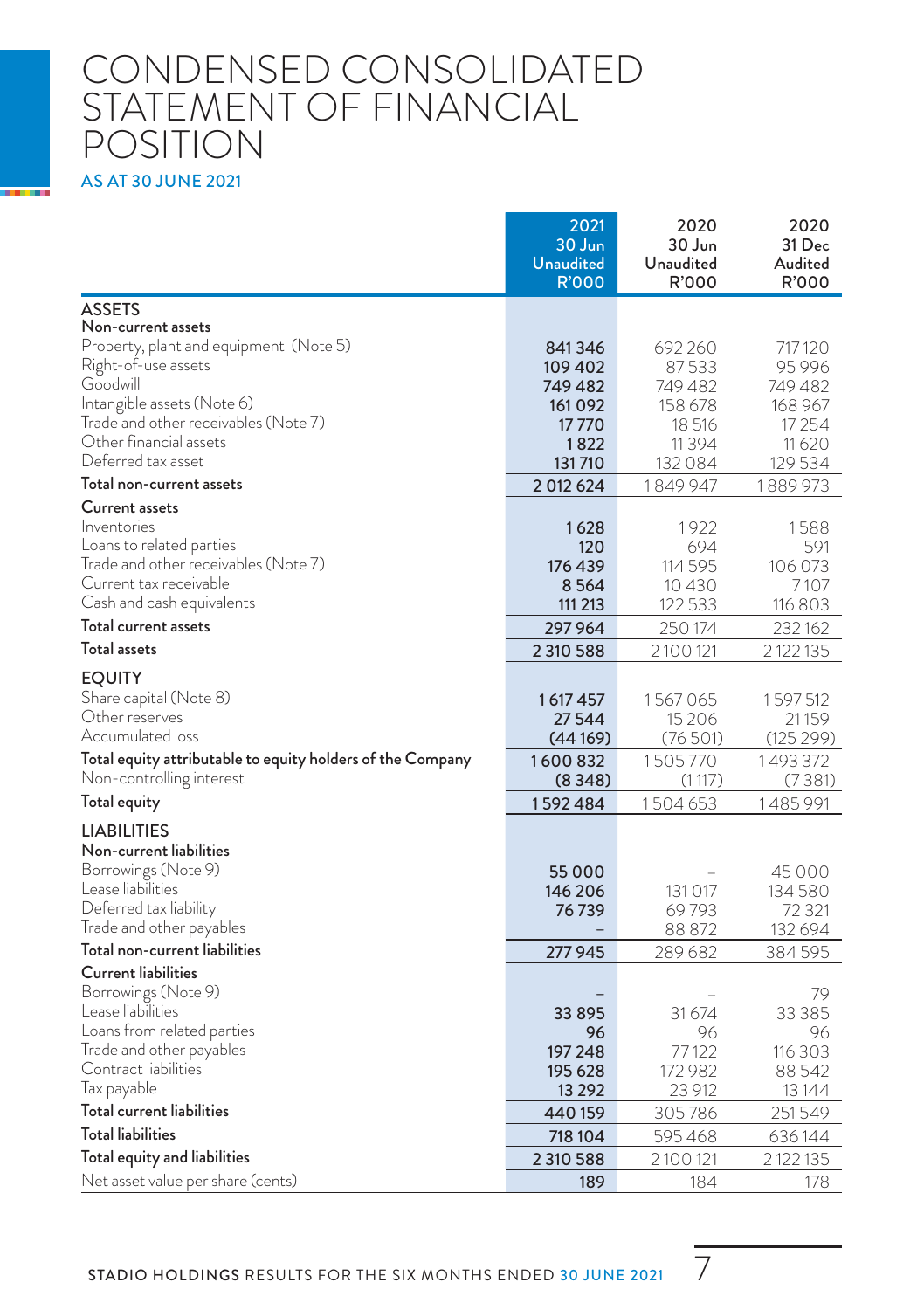# CONDENSED CONSOLIDATED STATEMENT OF CHANGES IN EQUITY

FOR THE SIX MONTHS ENDED 30 JUNE 2021

|                                                   | 2021<br>30 Jun<br><b>Unaudited</b><br><b>R'000</b> | 2020<br>30 Jun<br>Unaudited<br>R'000 | 2020<br>31 Dec<br>Audited<br><b>R'000</b> |
|---------------------------------------------------|----------------------------------------------------|--------------------------------------|-------------------------------------------|
| Balance as at 1 January                           | 1485991                                            | 1583298                              | 1583298                                   |
| Total comprehensive income /(loss) for the period | 84 50 5                                            | (78082)                              | (138360)                                  |
| Issue of ordinary shares                          | 20 000                                             | 1400                                 | 31919                                     |
| Share issue costs                                 | (55)                                               | (10)                                 | (82)                                      |
| Recognition of share-based payments expense       | 6385                                               | 4173                                 | 10 1 26                                   |
| Dividends paid to non-controlling shareholders    | (11693)                                            | (6126)                               | (6124)                                    |
| Non-controlling interest acquired                 | 7351                                               |                                      | 5 2 1 4                                   |
| Balance at the end of the period                  | 1592484                                            | 1504653                              | 1485991                                   |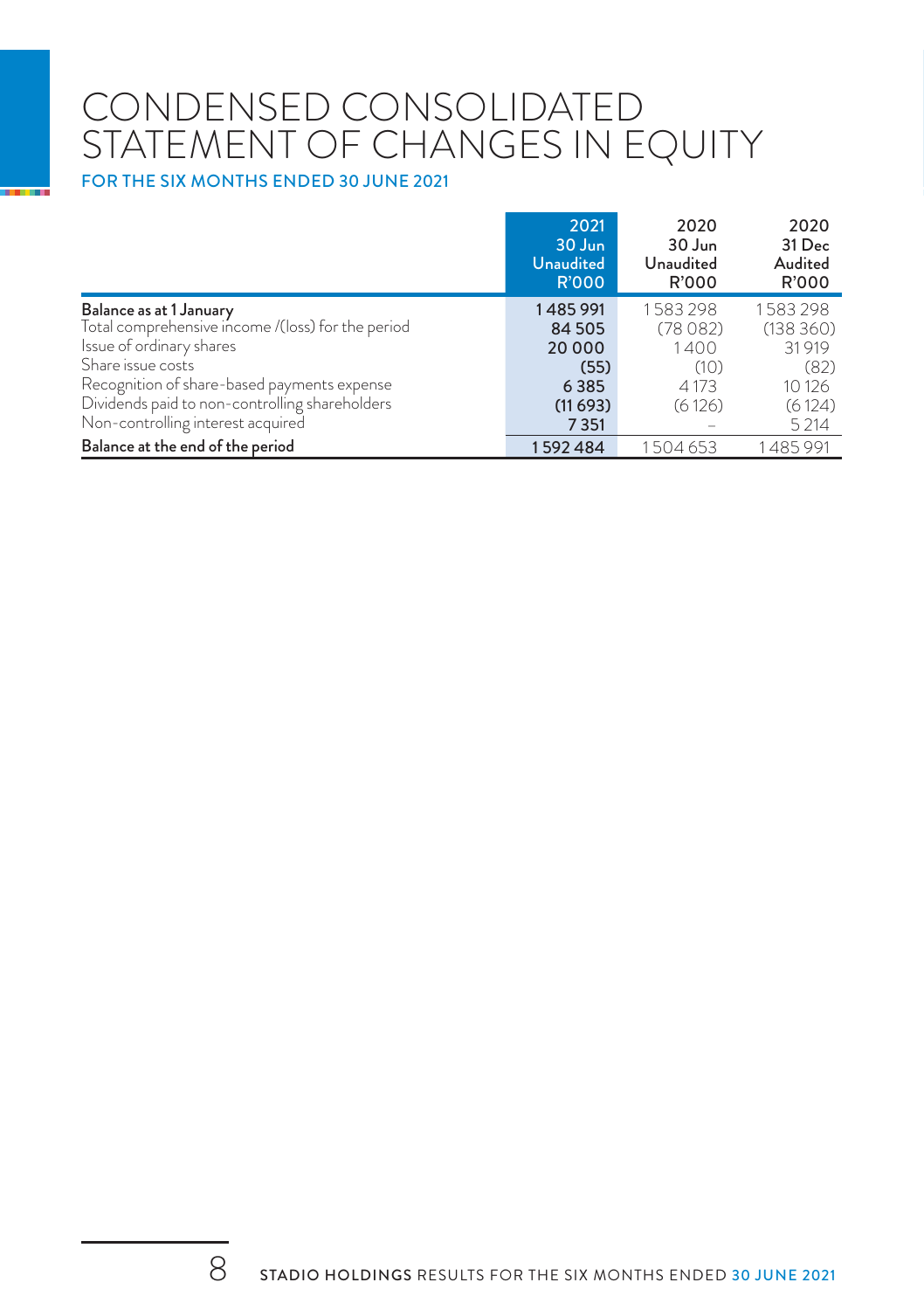# CONDENSED CONSOLIDATED STATEMENT OF CASH FLOWS

FOR THE SIX MONTHS ENDED 30 JUNE 2021

|                                                                                                 | Year-on-<br>year<br>change<br>℅ | 2021<br>30 Jun<br><b>Unaudited</b><br><b>R'000</b> | 2020<br>30 Jun<br>Unaudited<br>R'000 | 2020<br>31 Dec<br>Audited<br>R'000    |
|-------------------------------------------------------------------------------------------------|---------------------------------|----------------------------------------------------|--------------------------------------|---------------------------------------|
| Net cash flow from operating                                                                    |                                 |                                                    |                                      |                                       |
| activities                                                                                      | (18%)                           | 141494                                             | 173 546                              | 194 881                               |
| Cash generated from operations<br>(Note 11)<br>Interest income<br>Finance cost<br>Tax paid      | (12%)<br>(24%)<br>(5%)<br>15%   | 186 651<br>3796<br>(11758)<br>(37195)              | 213101<br>4992<br>(12330)<br>(32217) | 274 386<br>8881<br>(20637)<br>(67749) |
| Net cash flow used in investing                                                                 |                                 |                                                    |                                      |                                       |
| activities                                                                                      | 97%                             | (125024)                                           | (63330)                              | (110093)                              |
| Purchase of property, plant and<br>equipment (Note 5)<br>Purchase of intangible assets and      | >100%                           | (134691)                                           | (40502)                              | (78353)                               |
| curriculum development costs<br>Proceeds from sale of property,                                 | (97%)                           | (448)                                              | (16828)                              | (26219)                               |
| plant and equipment<br>Proceeds received from loans to                                          | >100%                           | 115                                                |                                      | 265                                   |
| related parties<br>Disposal/(addition) of other financial                                       | $-\frac{9}{6}$                  |                                                    |                                      | 214                                   |
| assets                                                                                          | >100%                           | 10 000                                             | (6000)                               | (6000)                                |
| Net cash flow from financing                                                                    |                                 |                                                    |                                      |                                       |
| activities                                                                                      | (73%)                           | (22060)                                            | (81119)                              | (61 421)                              |
| Share issue costs<br>Proceeds from borrowings and loans                                         | $(100\%)$                       |                                                    | (10)                                 | (82)                                  |
| with related parties<br>Repayment of borrowings<br>Payment of principal portion of              | >100%<br>11%                    | 82 471<br>(72079)                                  | 112<br>(65089)                       | 45 079<br>(65392)                     |
| lease liabilities<br>Dividends paid to non-controlling                                          | 7%                              | (14027)                                            | (13168)                              | (27290)                               |
| shareholders<br>Additional investment in subsidiary                                             | >100%                           | (10 415)                                           | (364)                                | (6124)                                |
| with no change in control (Note 10)                                                             | >100%                           | (8010)                                             | (2600)                               | (7612)                                |
| Net movement in cash and cash<br>equivalents for the period<br>Cash and cash equivalents at the |                                 | (5590)                                             | 29 0 97                              | 23 3 67                               |
| beginning of the period                                                                         |                                 | 116803                                             | 93436                                | 93436                                 |
| Cash and cash equivalents at the<br>end of the period                                           |                                 | 111 213                                            | 122533                               | 116803                                |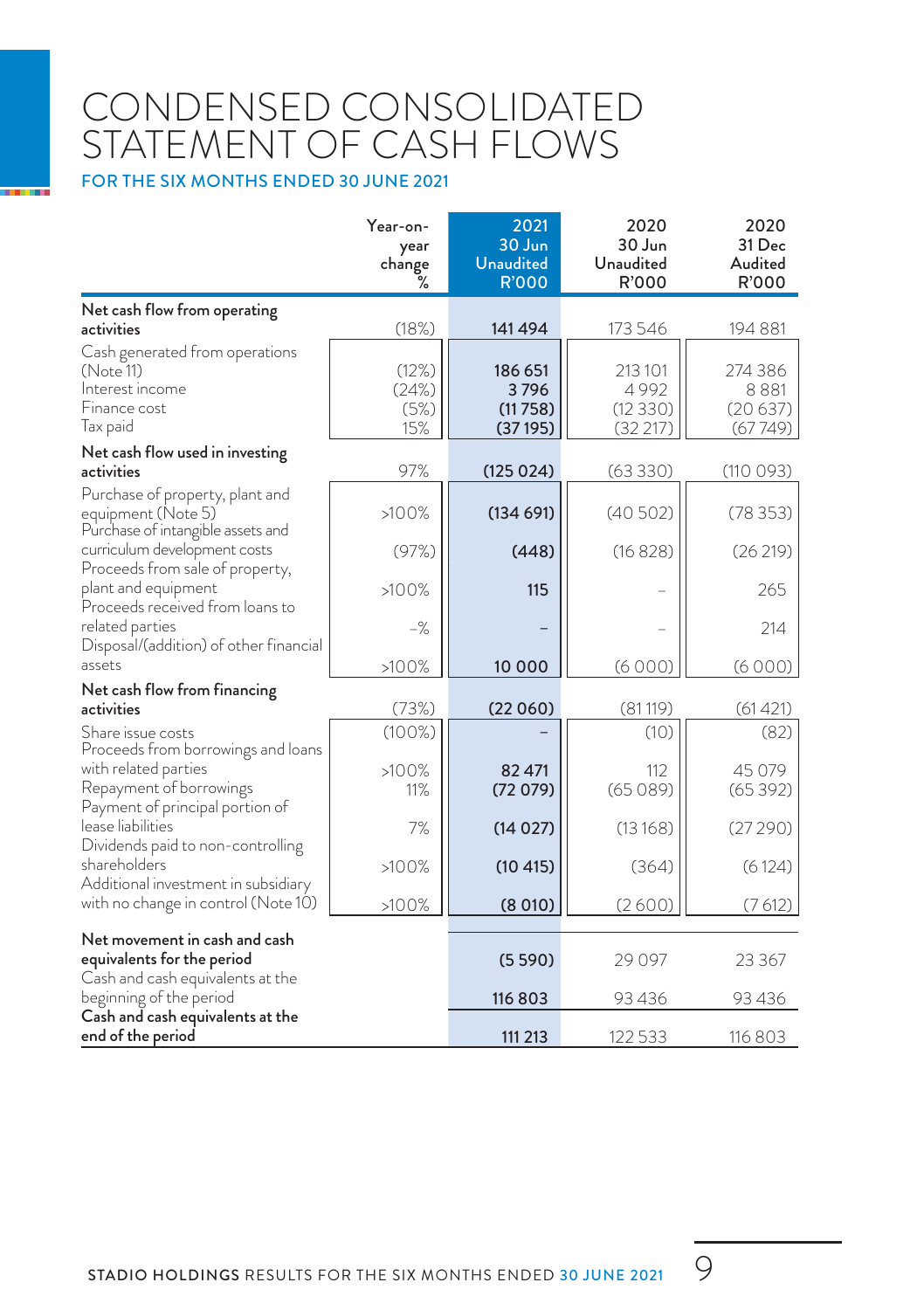## NOTES TO THE FINANCIAL STATEMENTS

#### 1. STATEMENT OF COMPLIANCE

The Financial Results are prepared in accordance with International Financial Reporting Standards (IFRS), IFRIC Interpretations, the SAICA Financial Reporting Guides as issued by the Accounting Practices Committee, the Financial Reporting Pronouncements as issued by the Financial Reporting Accountants Council, the JSE Limited Listings Requirements, the requirements of the Companies Act of South Africa and the presentation and disclosure requirements of IAS 34 Interim Financial Reporting.

The Financial Results have not been reviewed or audited by the Company's auditor. The Financial Results have been prepared internally under the supervision of the Chief Financial Officer, S Totaram, CA(SA) CFA.

#### 2. ACCOUNTING POLICIES

The accounting policies adopted in the preparation of the Financial Results are in terms of IFRS and are consistent in all material respects with those applied in the annual financial statements for the year ended 31 December 2020.

For a full list of standards and interpretations that have been adopted by the Group, we refer you to the annual financial statements for the year ended 31 December 2020.

#### 3. HEADLINE EARNINGS/(LOSS)

|                                                          | 2021<br>30 Jun<br><b>Unaudited</b><br><b>R'000</b> | 2020<br>30 Jun<br>Unaudited<br>R'000 | 2020<br>31 Dec<br>Audited<br>R'000 |
|----------------------------------------------------------|----------------------------------------------------|--------------------------------------|------------------------------------|
| Reconciliation of headline earnings/(loss):              |                                                    |                                      |                                    |
| Basic earnings/(loss)                                    | 80 644                                             | (70953)                              | (119751)                           |
| Adjustments attributable to parent:                      |                                                    |                                      |                                    |
| Impairment on intangibles assets                         |                                                    | 58561                                | 49 902                             |
| Loss on disposal of property, plant and equipment        | 65                                                 | 60                                   | 90                                 |
| Compensation from third parties for items of property,   |                                                    |                                      |                                    |
| plant and equipment that were impaired, lost or given up | (2063)                                             | (159)                                | (279)                              |
| Tax on above                                             | 560                                                | 27                                   | 53                                 |
| Headline earnings/(loss)                                 | 79 206                                             | (12 464)                             | (69 985)                           |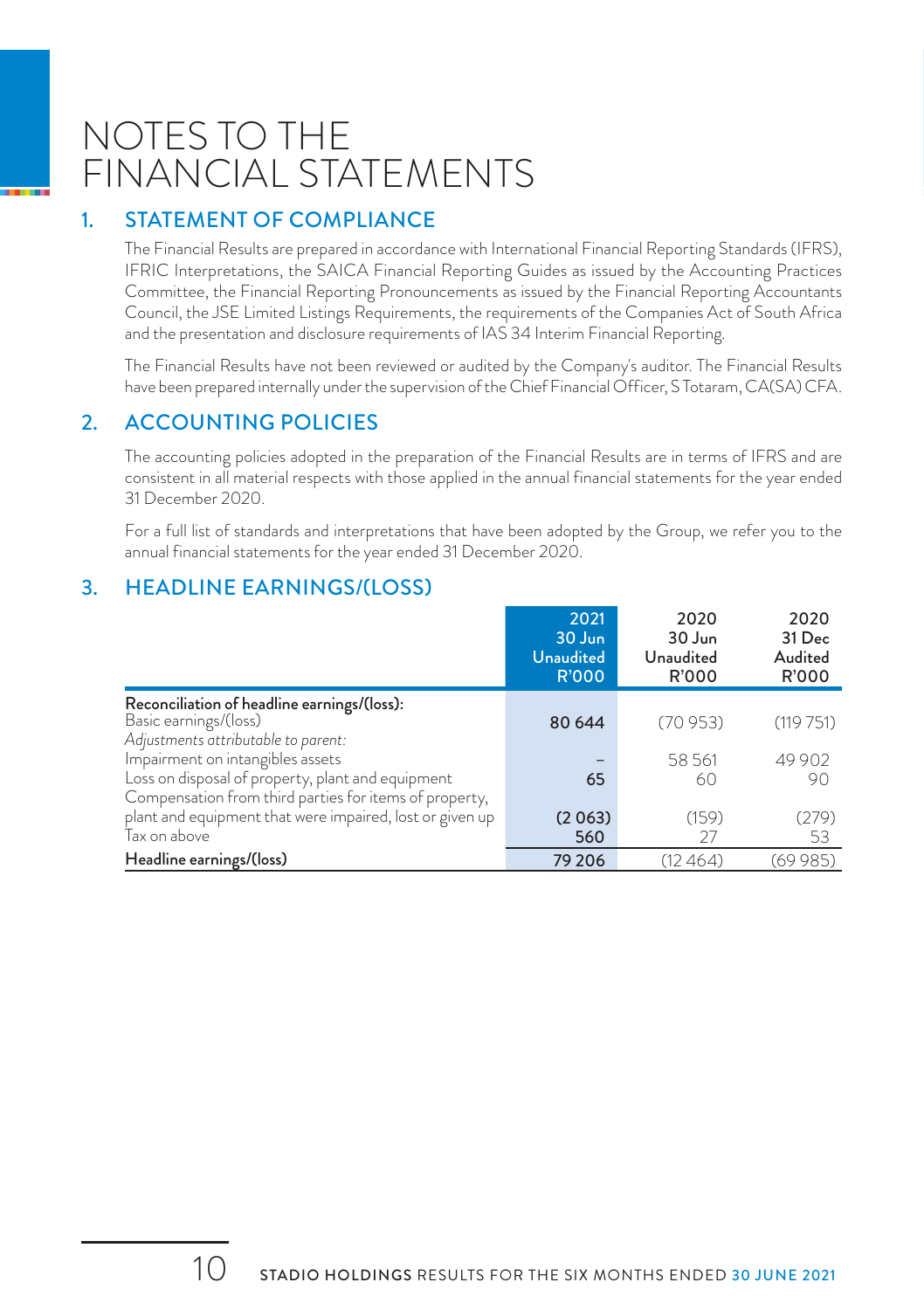#### 4. OPERATING SEGMENTS

The Group considers its executive directors to be the chief operating decision-maker and therefore the segmental disclosures below are aligned with the quarterly report provided to the executive directors. Operating segments with similar economic characteristics have been aggregated into one reportable segment due to all the services being related to higher education services within southern Africa. However, management does make decisions based on what they constitute to be reflective of the underlying financial performance of the Group and as such, the Group has identified core headline earnings as this measure. Non-core includes certain items which may distort the Group's performance from year-to-year, and by excluding this, should provide management with a more consistent reflection of the underlying financial performance of the Group.

#### Reconciliation of core headline earnings

|                                                                                 |                                 |                                 | 30 Jun 2021<br><b>Unaudited</b>       | 30 Jun 2020<br>Unaudited        |                                              | 31 Dec 2020<br>Audited |                                |
|---------------------------------------------------------------------------------|---------------------------------|---------------------------------|---------------------------------------|---------------------------------|----------------------------------------------|------------------------|--------------------------------|
|                                                                                 | Year-on-<br>year<br>change<br>℅ | <b>Earnings</b><br><b>R'000</b> | <b>Earnings</b><br>per share<br>Cents | $(Loss)$ /<br>Earnings<br>R'000 | $(Loss)$ /<br>Earnings<br>per share<br>Cents | Earnings<br>R'000      | Earnings<br>per share<br>Cents |
| Headline earnings/<br>(loss)<br>Adjustments for non-<br>core items attributable | >100%                           | 79 206                          | 9.4                                   | (12464)                         | (1.5)                                        | (69985)                | (8.5)                          |
| to parent:<br>Fair value loss<br>on contingent<br>consideration                 | (99%)                           | 500                             | 0.1                                   | 64483                           | 7.9                                          | 180 676                | 21.9                           |
| Amortisation<br>of client list and<br>trademark                                 | (50%)                           | 2794                            | 0.3                                   | 5544                            | 0.6                                          | 8250                   | 1.0                            |
| Tax on above                                                                    | $-\frac{9}{6}$                  | (805)                           | (0.1)                                 | (805)                           | (0.1)                                        | (1542)                 | (0.2)                          |
| Core headline<br>earnings                                                       | 44%                             | 81695                           | 9.7                                   | 56758                           | 6.9                                          | 117 399                | 14.2                           |
| Core HEPS - basic<br>Core HEPS - diluted                                        | 41%<br>41%                      |                                 | 9.7<br>9.5                            |                                 | 6.9<br>6.7                                   |                        | 14.2<br>12.5                   |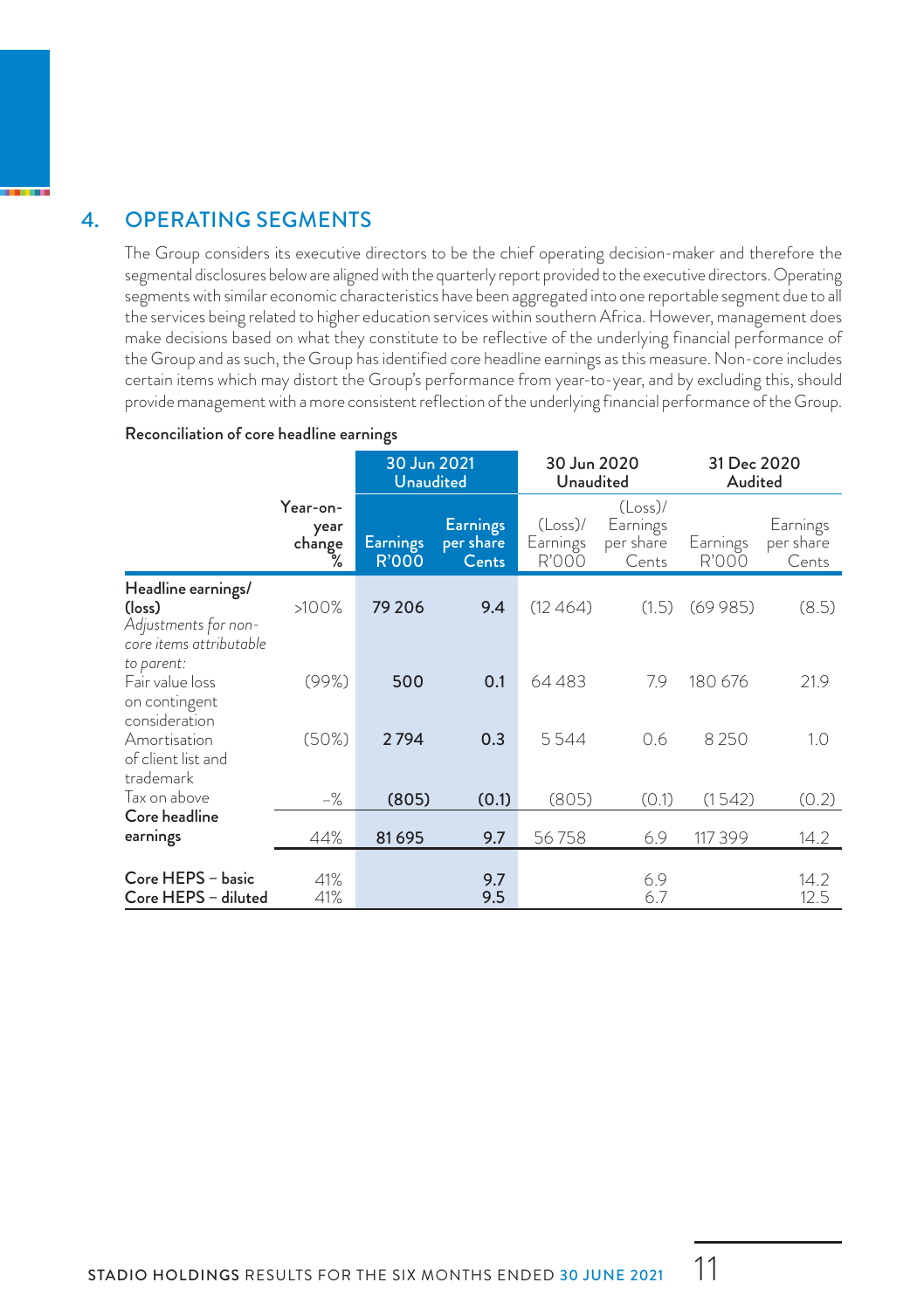### NOTES TO THE CONDENSED CONSOLIDATED FINANCIAL RESULTS (CONTINUED)

#### 5. PROPERTY, PLANT AND EQUIPMENT

For the six-month period ended 30 June 2021, the Group invested R135 million into infrastructure and capital assets (June 2020: R41 million). The Group invested R41 million to complete Phase I of the STADIO Centurion campus. The campus will open for new students in 2022. To June 2021, the Group has invested R223 million to acquire and complete Phase I of the STADIO Centurion development. In February 2021, the Group took transfer of the STADIO Durbanville land, earmarked for the development of a STADIO Durbanville mega-campus in the Western Cape. The Group invested R71 million for the transfer of and for development contributions related to the STADIO Durbanville land. A further R23 million was invested across the Group on existing facilities and moveable assets.

#### 6. INTANGIBLE ASSETS

At 30 June 2020, the Board had taken the decision to migrate AFDA, LISOF, SBS and Prestige to STADIO Higher Education and consequently impaired R60 million relating to the trademark of the aforementioned brands, R20 million of which related to the AFDA brand. In November 2020, the Board having regard to the strength of the AFDA brand as well as the high fee niche offering, resolved to exclude AFDA from the migration to STADIO Higher Education and as such, the impairment relating to the AFDA trademark was reversed thereby reducing the total trademark impairment taken at 30 June 2020 by R20 million.

An impairment assessment at 31 December 2020, including sensitivity analyses, was performed on the AFDA trademark following the decision to exclude AFDA from the business transfer. The result of the impairment assessment indicated that the recoverable amount exceeded the original carrying value of the trademark and as a result the impairment recognised at 30 June 2020 was subsequently reversed.

|                                  | 30 Jun 2021 - Unaudited         |                                                    |                |                          |                                             |                | 30 Jun 2020 - Unaudited 31 Dec 2020 - Audited |                                             |                |
|----------------------------------|---------------------------------|----------------------------------------------------|----------------|--------------------------|---------------------------------------------|----------------|-----------------------------------------------|---------------------------------------------|----------------|
|                                  | Trade-<br>marks<br><b>R'000</b> | Other<br>intan-<br>gible<br>assets<br><b>R'000</b> | Total<br>R'000 | Trade-<br>marks<br>R'000 | Other<br>intan-<br>gible<br>assets<br>R'000 | Total<br>R'000 | Trade-<br>marks<br>R'000                      | Other<br>intan-<br>gible<br>assets<br>R'000 | Total<br>R'000 |
| Opening balance<br>Additions and | 57 551                          | 111 416                                            |                | 168 967 100 496          | 111 0 26                                    |                | 211522 100 496                                | 111 0 26                                    | 211522         |
| internally generated             |                                 | 448                                                | 448            | $\mathcal{P}$            | 16821                                       | 16823          | $\mathcal{L}$                                 | 26 217                                      | 26219          |
| Amortisation                     |                                 | (8323)                                             | (8323)         | (2770)                   | (7022)                                      | (9792)         | (2770)                                        | (14788)                                     | (17558)        |
| Impairment                       |                                 |                                                    |                | $-$ (59 875)             |                                             | $-$ (59 875)   | (40177)                                       | (11039)                                     | (51216)        |
| Closing balance                  | 57 551                          | 103 541                                            | 161092         | 37853                    | 120 825                                     | 158 678        | 57551                                         | 111 416                                     | 168 967        |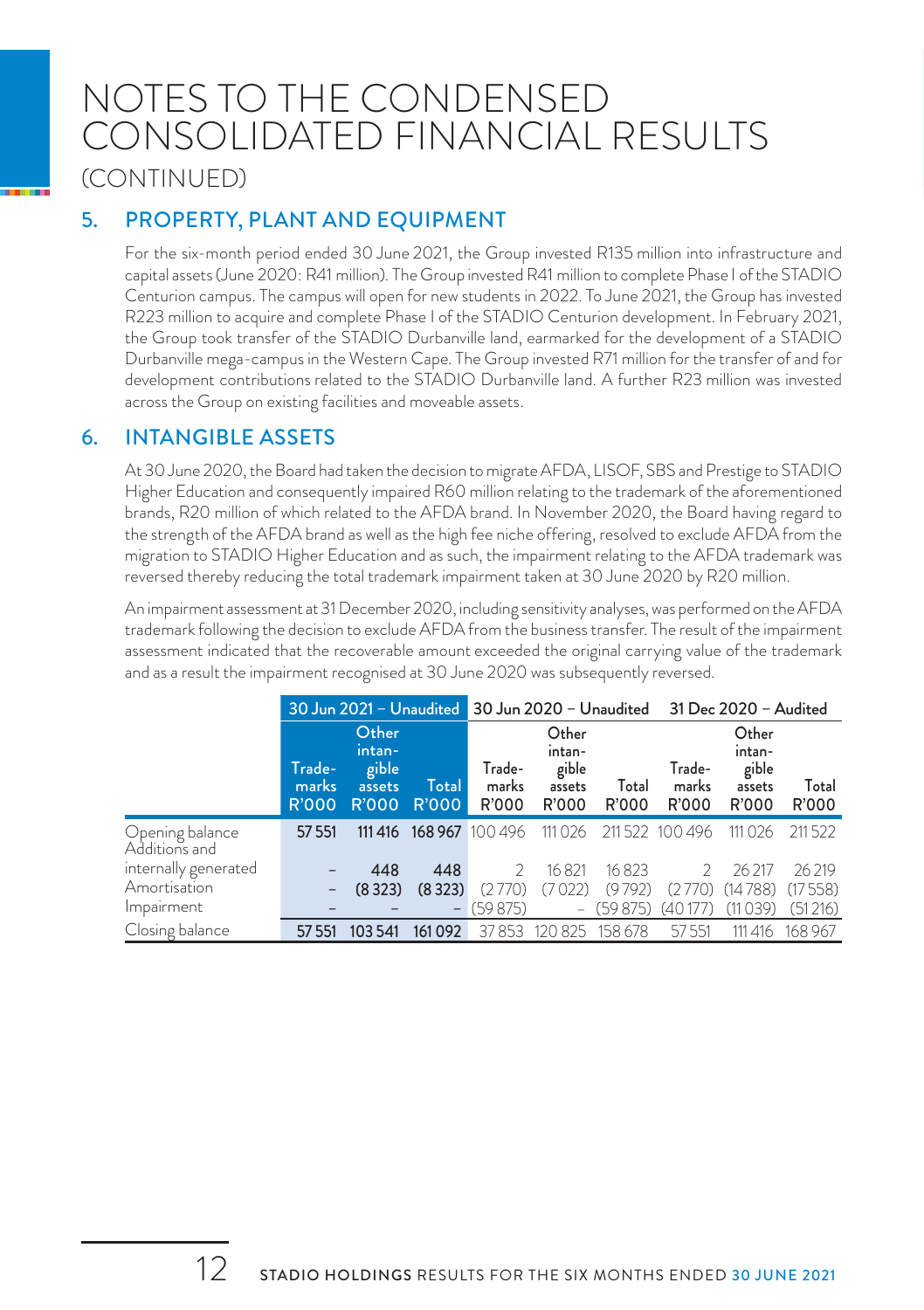#### 7. TRADE AND OTHER RECEIVABLES

|                                   | 2021             | 2020      | 2020    |
|-----------------------------------|------------------|-----------|---------|
|                                   | 30 Jun           | 30 Jun    | 31 Dec  |
|                                   | <b>Unaudited</b> | Unaudited | Audited |
|                                   | <b>R'000</b>     | R'000     | R'000   |
| Trade receivables                 | 227 969          | 143 524   | 145632  |
| Less: Loss allowance              | (87185)          | (59381)   | (77647) |
| Net trade receivables             | 140 784          | 84143     | 67985   |
| Other receivables                 | 53 4 25          | 48968     | 55 3 42 |
| Total trade and other receivables | 194 209          | 133 111   | 123.327 |

#### 8. SHARE CAPITAL

During the period, the Company issued ordinary shares in relation to the settlement of the contingent consideration in respect of the CA Connect acquisition (refer to Note 10.1) as per the share capital reconciliation below:

|                                                                 | Number<br>of ordinary<br>shares<br>(million) | Share capital<br>R'000 |
|-----------------------------------------------------------------|----------------------------------------------|------------------------|
| Balance as at 1 January                                         | 841 0                                        | 1597512                |
| Issue of shares in respect of acquisitions<br>Share issue costs | 6.7                                          | 20,000<br>(55)         |
| Balance at the end of the period                                | 847.                                         | 1 617 457              |

#### 9. BORROWINGS

The Group currently has a revolving credit facility to the value of R200 million with Standard Bank of South Africa Limited.

At 30 June 2021, the Group had drawn down an amount of R55 million (30 June 2020: Rnil). For the six months ended 30 June 2021, the Group incurred finance costs of R2.4 million at a three-month JIBAR plus 2.09%. During the period, borrowing costs of R1 million (June 2020: R1 million) were capitalised to qualifying assets at a capitalisation rate of 5.71% (June 2020: 8.33%). At 30 June 2021, the Group has access to R145 million of the remaining undrawn facility.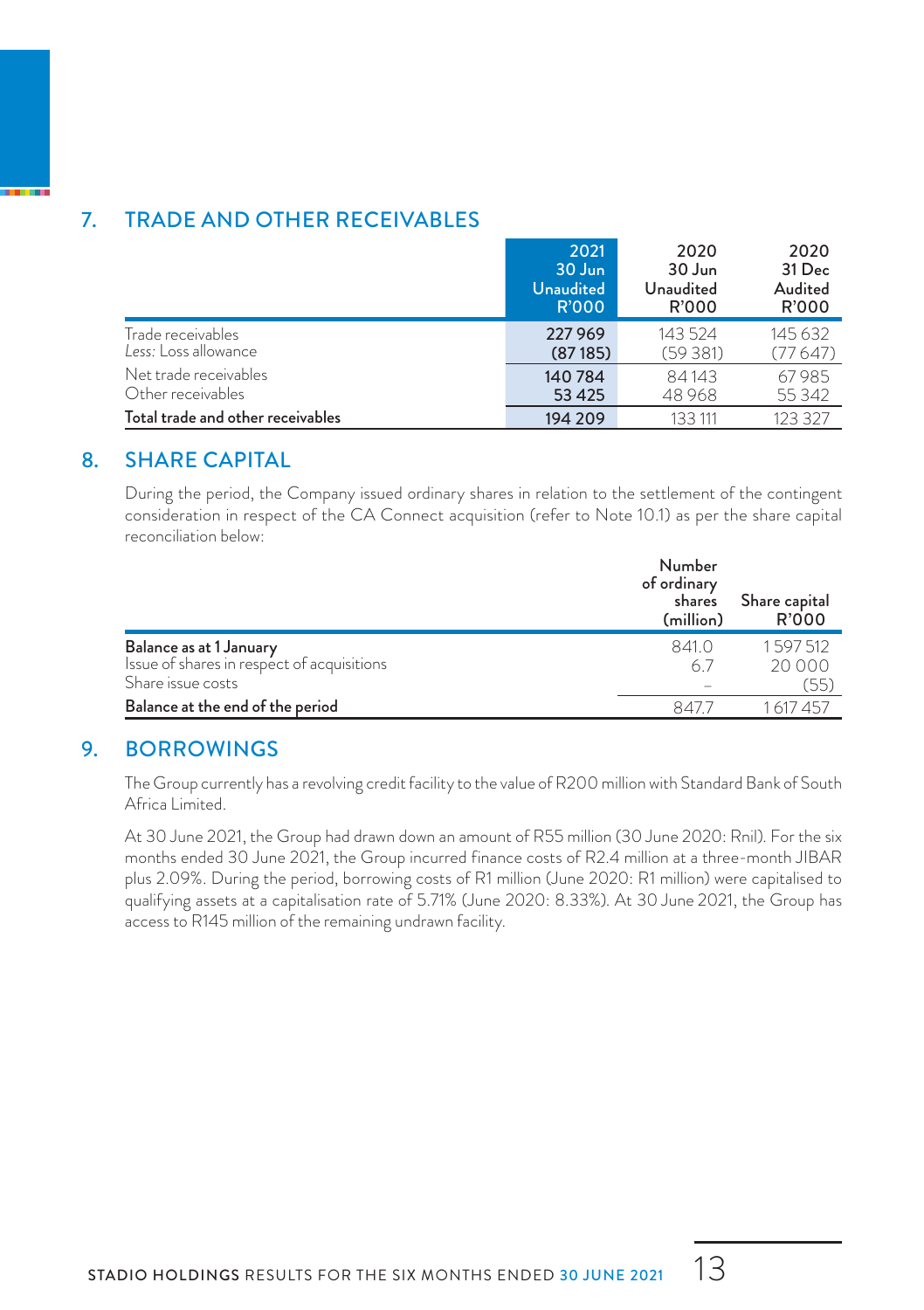### NOTES TO THE CONDENSED CONSOLIDATED FINANCIAL RESULTS (CONTINUED)

#### 10. ACQUISITIONS

#### 10.1 CONTINGENT CONSIDERATION LIABILITY

The contingent consideration liability of R131 million at 30 June 2021 relates to the acquisition of the CA Connect business in April 2018. The Group concluded an early settlement agreement with CA Connect for a final settlement amount of R200 million. In June 2021, R68 million was settled partly through the issue of R20 million of STADIO Holdings shares and R48 million in cash. The contingent consideration liability comprises the outstanding amount due of R133 million less the non-controlling interest amount of R2 million recognised at acquisition in April 2018. The outstanding amount will be settled partly in cash (R33 million) and through the issue of Milpark shares (R100 million). The contingent consideration liability is included in trade and other payables of R197 million (June 2020: R166 million).

|                                                                 | 2021<br>30 Jun<br><b>Unaudited</b><br><b>R'000</b> | 2020<br>30 Jun<br>Unaudited<br>R'000 | 2020<br>31 Dec<br>Audited<br><b>R'000</b> |
|-----------------------------------------------------------------|----------------------------------------------------|--------------------------------------|-------------------------------------------|
| Balance as at 1 January<br>Fair value adjustment on contingent  | 197 978                                            | 35539                                | 35539                                     |
| consideration payable<br>Settlement of contingent consideration | 573                                                | 73 935                               | 207184                                    |
| (not through profit and loss)                                   | (68000)                                            | (4000)                               | (44745)                                   |
| Balance at the end of the period                                | 130 551                                            | 105474                               | 197 978                                   |

#### 10.2 NON-CONTROLLING INTEREST ACQUIRED

Effective 1 January 2021, the Group, through STADIO Higher Education, acquired the remaining 26% equity interest in STADIO Namibia for a cash purchase consideration of R8 million. There was no change in control following this acquisition.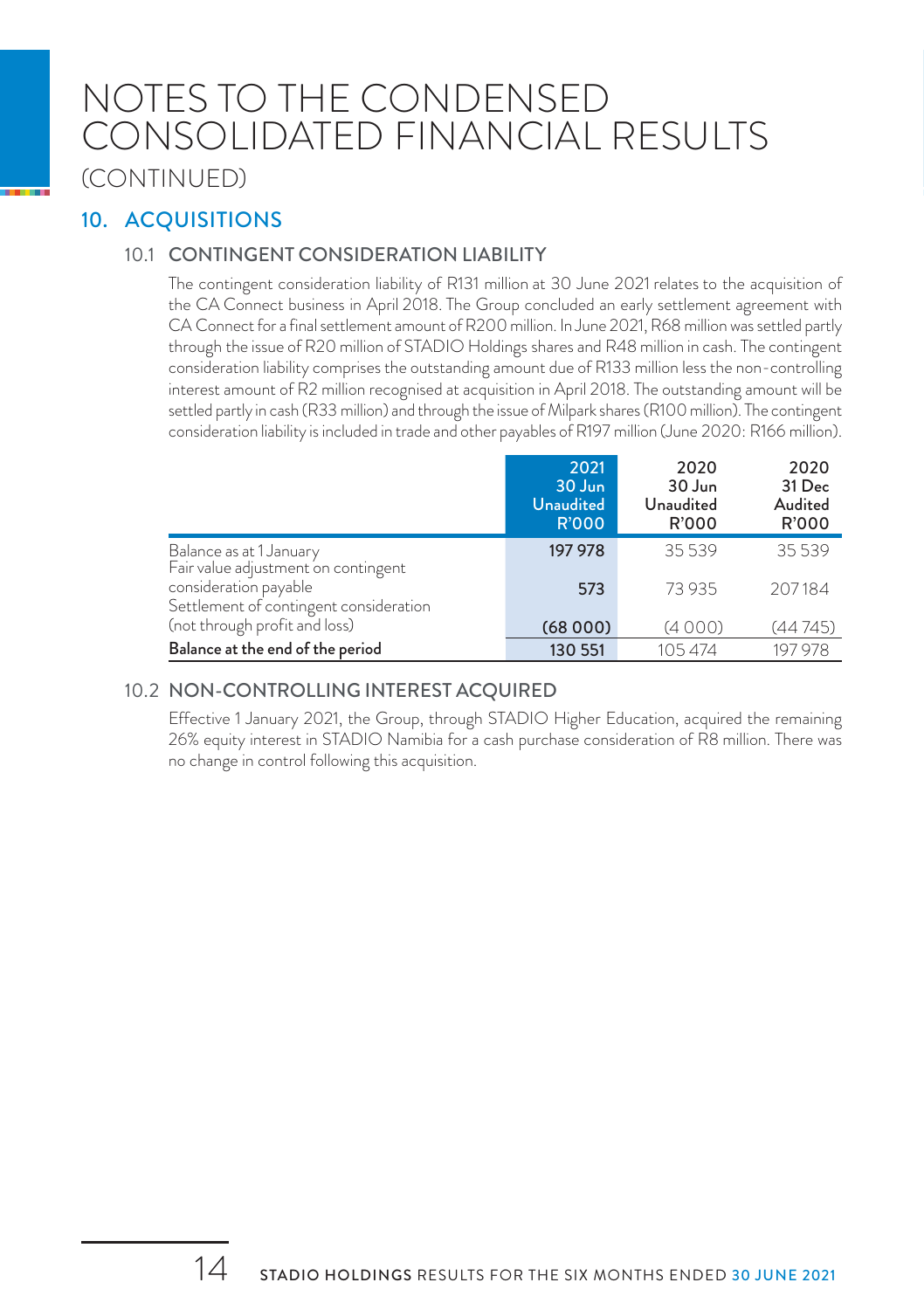#### 11. CASH GENERATED FROM OPERATIONS

|                                                                                                                   | Year-on-<br>year<br>change | 2021<br>30 Jun<br><b>Unaudited</b><br><b>R'000</b> | 2020<br>30 Jun<br>Unaudited<br>R'000 | 2020<br>31 Dec<br>Audited<br>R'000 |
|-------------------------------------------------------------------------------------------------------------------|----------------------------|----------------------------------------------------|--------------------------------------|------------------------------------|
| Profit/(loss) before taxation<br>Non-cash and other items disclosed                                               | >100%                      | 122 674                                            | (51594)                              | (78630)                            |
| separately                                                                                                        | (74%)                      | 44 9 57                                            | 175 509                              | 341622                             |
| Movements in working capital                                                                                      | 35%                        | 167 631<br>19 0 20                                 | 123 915<br>89186                     | 262 992<br>11394                   |
| (Increase)/decrease in inventories<br>(Increase)/decrease in trade and                                            | $(5100\%)$                 | (40)                                               | 210                                  | 544                                |
| other receivables<br>Increase in trade and other payables<br>Decrease in trade and other<br>payables - contingent | $(5100\%)$<br>$(5100\%)$   | (69729)<br>14 3 42                                 | 232<br>5547                          | 11 2 0 1<br>892                    |
| consideration <sup>1</sup><br>Increase/(decrease) in contract                                                     | $(5100\%)$                 | (32639)                                            |                                      |                                    |
| liabilities                                                                                                       | 29%                        | 107 086                                            | 83197                                | (1243)                             |
| Cash generated from operations                                                                                    | (12%)                      | 186 651                                            | 213 101                              | 274386                             |

ncluded in trade and other payables working capital movement is the cash-settled portion of the CA Connect early<br>settlement agreement of R33 million by STADIO Holdings. The remaining R15 million of the R48 million cash-set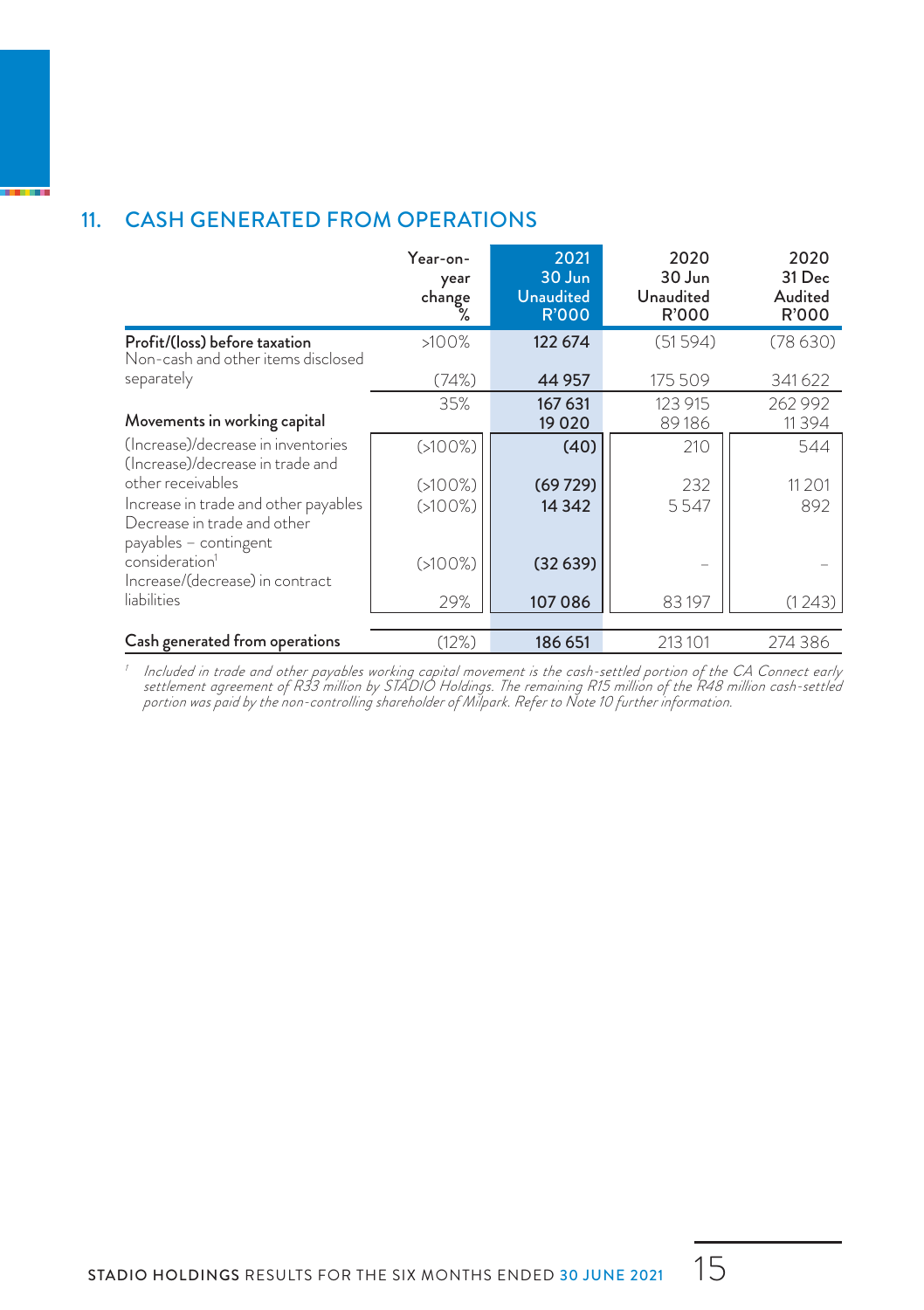### NOTES TO THE CONDENSED CONSOLIDATED FINANCIAL RESULTS (CONTINUED)

#### 12. FINANCIAL INSTRUMENTS – FAIR VALUE ESTIMATION

The information below analyses financial assets and liabilities which are carried at fair value by level of hierarchy. The different levels of hierarchy are defined as follows:

Level 1: the fair value is calculated based on quoted prices traded in active markets for identical assets or liabilities.

Level 2: the fair value is based on inputs other than quoted prices included within Level 1 that are observable for the asset or liability, either directly or indirectly.

Level 3: the fair value is based on unobservable inputs.

The carrying value of financial assets and liabilities carried at amortised cost approximates their fair value, while those measured at fair value can be summarised as follows:

|                                       |      |                          |           | 30 Jun 2021 - Unaudited 30 Jun 2020 - Unaudited 31 Dec 2020 - Audited                                                               |  |                  |  |  |           |
|---------------------------------------|------|--------------------------|-----------|-------------------------------------------------------------------------------------------------------------------------------------|--|------------------|--|--|-----------|
| Fair value hierarchy                  |      |                          |           | Level1 Level 2 Level 3 Level1 Level 2 Level 3 Level1 Level 2 Level 3<br>R'OOO R'OOO R'OOO R'OOO R'OOO R'OOO R'OOO R'OOO R'OOO R'OOO |  |                  |  |  |           |
| Other financial assets                | 1822 | All and the second state |           | $-11394$ $-11620$                                                                                                                   |  |                  |  |  |           |
| Contingent<br>consideration liability |      |                          | $-130551$ |                                                                                                                                     |  | $ -$ 105.474 $-$ |  |  | $-197978$ |

There were no transfers between these categories during the period.

The valuation technique used in Level 3 fair value measurement of the contingent consideration liability is the income approach method with the significant unobservable inputs being the discount rate and EBITDA growth rate as detailed below:

- The estimated future cash flows based on management's forecast which are discounted using a pre-tax discount rate.
- The future cash flow assumption reflects the following key assumptions:
	- pre-tax discount rate, which reflects the specific risks to the valuation
	- EBITDA which takes into account student number growth, based on historical experience and estimated growth in enrolment numbers; and operating expenses, which are a function of growth in student numbers and inflation.

Key assumptions:

• Discount rate – 20% (June 2020: 19%)

A change in the discount rate by 1% would increase/decrease the fair value by approximately R3 million (June 2020: R1 million).

• EBITDA growth rate – 53% (June 2020: 5%)

A change in the EBITDA growth rate by 5% would increase/decrease the fair value by approximately R11 million (June 2020: R 5 million).

#### 13. EVENTS AFTER THE REPORTING PERIOD

The directors are not aware of any material event which occurred after the reporting date and up to the date of this report.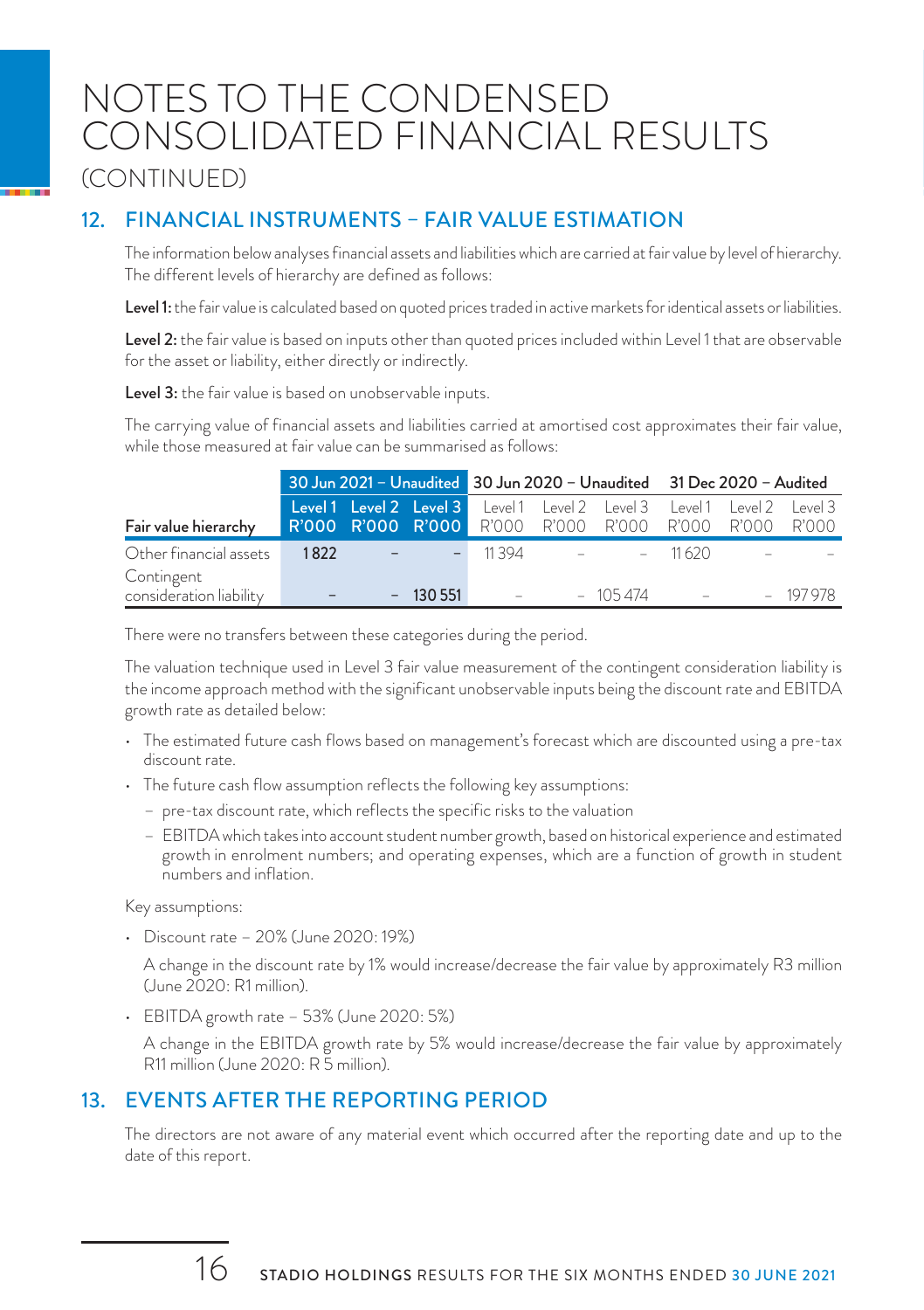# STATUTORY AND ADMINISTRATION

Stadio Holdings Limited Incorporated in the Republic of South Africa (Registration number: 2016/371398/06) JSE share code: SDO ISIN: ZAE000248662 LEI: 3789007C8FB26515D966 (STADIO Holdings or the Group)

Directors: CPD Vorster\*; S Totaram\*; D Singh\*; TV Maphai^; MG Mokoka^; CB Vilakazi^; TH Brown^; CR van der Merwe\*\*; PN de Waal\*\*; A Mellet\*\* (Alternate to PN de Waal) *\* Executive director \*\* Non-executive director ^ Independent non-executive director*

Company secretary: Stadio Corporate Services Proprietary Limited

Registered office: Office 101, The Village Square, c/o Queen and Oxford Streets, Durbanville, 7550

Transfer secretaries: Computershare Investor Services Proprietary Limited, Rosebank Towers, 15 Biermann Avenue, Rosebank, Johannesburg, 2196. Private Bag, X9000, Saxonwold, 2132

Corporate adviser and sponsor: PSG Capital

Independent joint sponsor: UBS South Africa

Website: www.stadio.co.za

#### Announcement date

31 August 2021